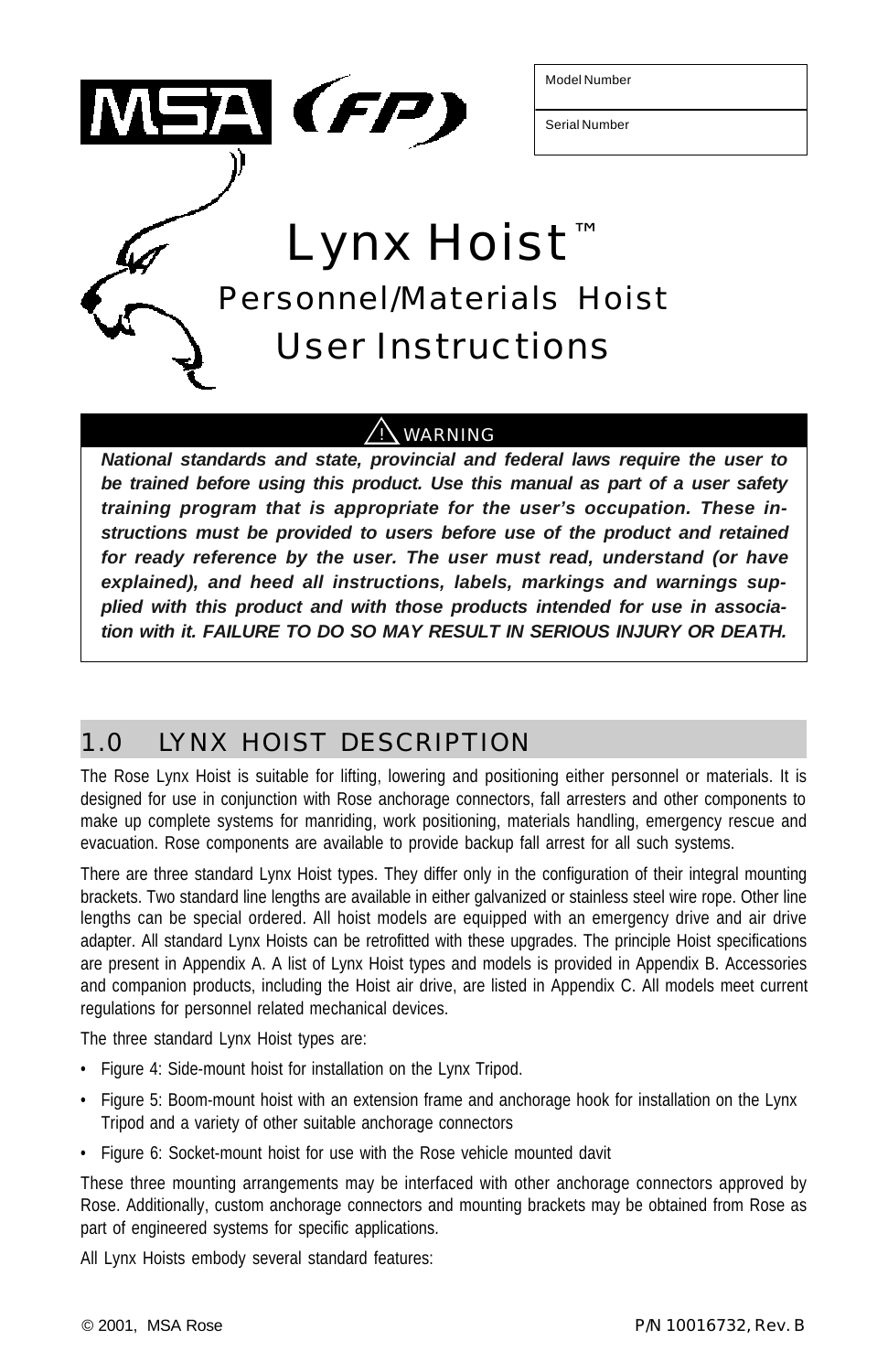- Rated working load 310 lbs (140 kg) for personnel and 620 lbs (280 kg) for materials & emergency rescue
- An open drum wound with 3/16 in (5 mm) 7 x 19 galvanized or stainless steel wire rope, in lengths of 50 ft (16 m) or 105 ft (32 m)
- Reserve line on the drum to prevent overloading the point of line termination on the drum
- Built in shock absorber
- Clutched drive to prevent hoist overload, and reduce the possibility of injury to a person if snagged on a structural member during lifting
- Triple-braking system
- Steel housing and mounting bracket
- Self-locking swivel snaphook
- Manual crank handle with anti-backlash brake
- Level Wind Mechanism for a tangle free cable drum

LYNX HOIST PERSONNEL/MATERIALS HOIST (VIEW FROM HANDLE SIDE)

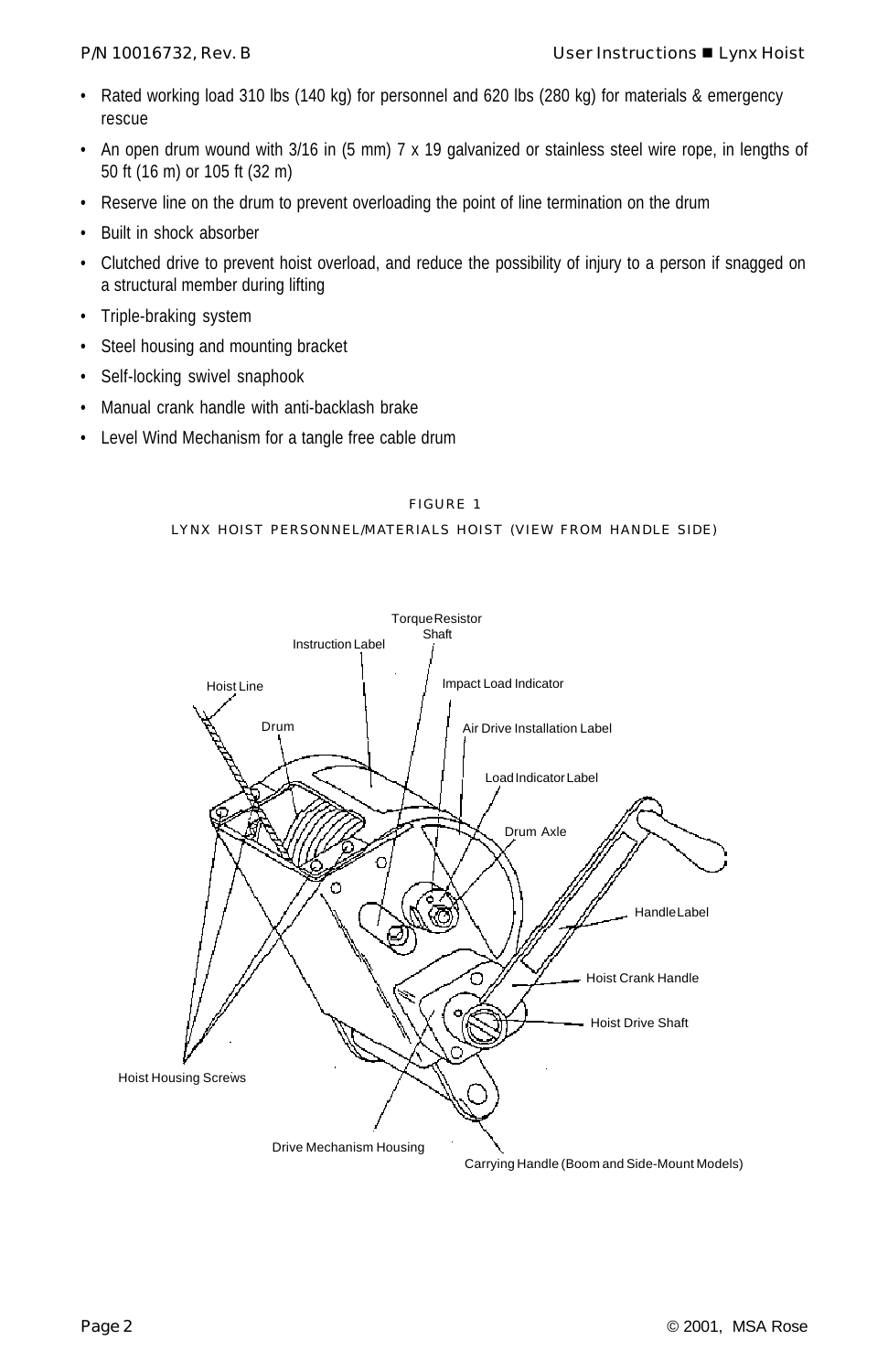#### LYNX HOIST PERONNEL/MATERIALS HOIST (REVERSE VIEW)



### **CAUTION**

*The user should prevent the buildup of slack line that would allow free fall.*

Internal mechanisms of the hoist are protected by a formed steel housing. All parts are zinc chromate plated to resist corrosion. The load end of the line is terminated with a self-locking swivel snaphook which requires two separate and distinct manipulations to unlock and open the snap gate. When released, the snap gate will automatically close and lock. See Figure 3.

The hoist has a level wind mechanism which help the guide line to lay and wrap tightly around the drum.



The hoist is normally operated with the standard manual crank handle shown in Figure 1. To extract line or lower a load, rotate the handle in a counterclockwise direction. To retract line or raise a load, rotate the handle in a clockwise direction. To suspend a load, release the handle. A brake in the drive mechanism inhibits the drum from free wheeling. The brake operates even when the crank handle is removed for attachment of the optional air drive.

#### **Air Drive Option**

An optional air drive system – P/N 506420 – is available for use in applications requiring long line runs or rapid retrieval of a load. The air drive system consists of an air-driven motor with a filter-lubricator that cleans, lubricates and regulates the pressure of plant air or compressed air supplied to the motor.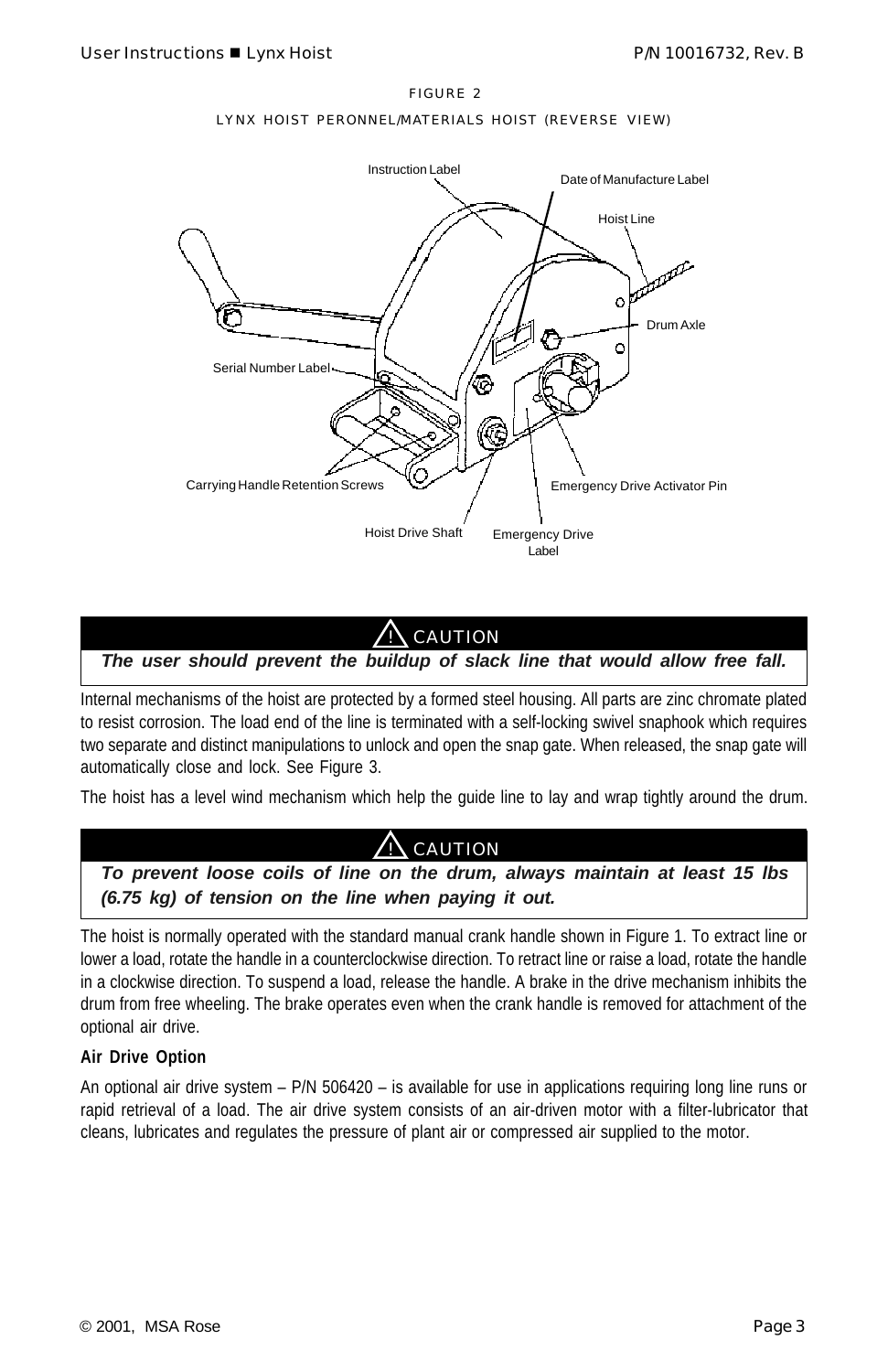RL20 SWIVEL SNAPHOOK



#### EMERGENCY DRIVE

All hoists are equipped with an optional emergency drive. See Figure 2. Activation of the emergency drive bypasses the load-limiting clutch and permits emergency lifting in excess of the maximum rated working load.

## **CAUTION**

*The emergency drive must be used only in case of an emergency where loads in excess of the rated working load must be raised or lowered. Immediately after emergency drive use, the hoist must be removed from service and returned to the manufacturer for inspection and service. Before use, the hoist must be inspected for presence of the emergency drive activation pin. Remove the hoist from use if this pin is missing.*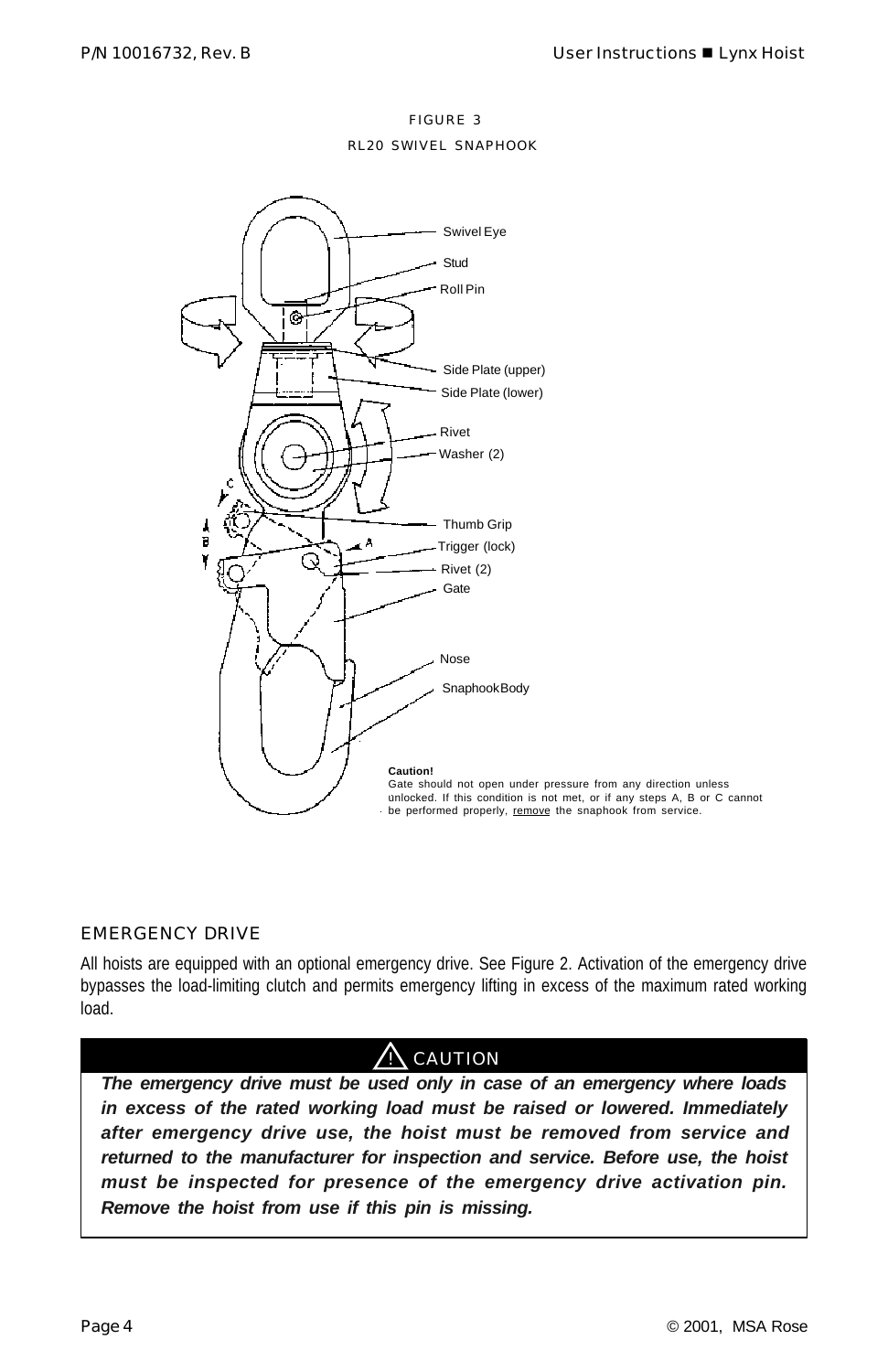### 1.1 DESCRIPTION OF SIDE-MOUNT HOIST

The Side-Mount hoist is designed for use with the Lynx Tripod – P/N 10022050, P/N 10022051. See Figure 4. It may also be used with other anchorage connectors approved by Rose. The Side-Mount hoist serves as the primary lifting-lowering device for systems which use the tripod to position equipment for confined space entry above the area to be accessed. The hoist mounts to the side of the tripod leg. This position permits operation of the hoist by a surface attendant positioned away from the confined space access point, maximizes the usable space to the interior of the tripod and increases stability by lowering the tripod's center of gravity.

When installed on the Lynx Tripod, a pulley mounting bracket and Side-Mount pulley – P/N 506473 – are required for rigging the Side-Mount hoist line at the tripod head. This permits full use of the interior headroom of the tripod.

Note: When using the hoist for lifting-lowering of personnel, an independent fall arrest system is required. The Rose Lynx Rescuer retractable lifeline or Rose Dyna-Lock™ is recommended. See section 1.4.2. Other fall arrest systems are also available from Rose.



FIGURE 4 SIDE-MOUNT LYNX HOIST

### 1.2 DESCRIPTION OF BOOM-MOUNT HOIST

 The Boom-Mount hoist consists of the basic hoist with an integral 42 in (107 cm) extension frame. See Figure 5. The Boom-Mount hoist is compatible with the Lynx Tripod, and can also be used in numerous applications with a variety of anchorage connectors.

The extension frame enable operation of the hoist by a user positioned away from the area to be accessed. Connection of the hoist to a suitable anchorage connector over the work area is enabled by a connector yoke/anchorage hook assembly integrally mounted at the end of the extension frame. Both the connector yoke and anchorage hook will swivel, permitting the user to position the anchorage hook for speedy connection to the previously installed anchorage connector.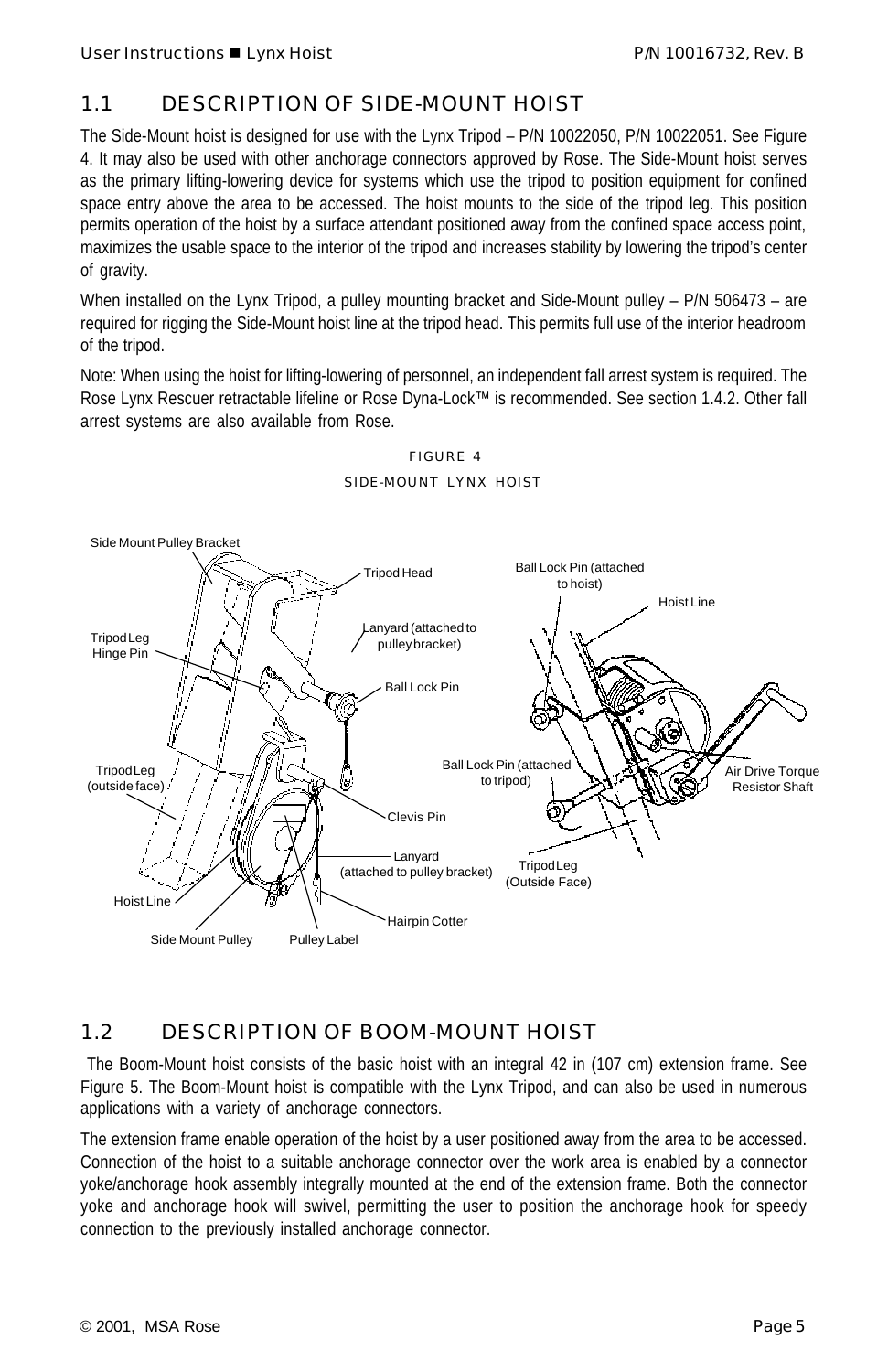### 1.3 DESCRIPTION OF SOCKET-MOUNT HOIST

The Socket-Mount hoist is manufactured for use with the Rose Davitruck System (P/N 506356) which is a vehicle-mounted system. The vehicle-mounted davit provides an anchorage connection means in a variety of situations where anchorage connectors cannot be mounted directly above the work area. The davit may be rotated through 360 degrees, permitting attachment of equipment for fall protection and materials handling at a stable work surface, and subsequent positioning of personnel and/or materials over the work area. See Figure 6.



FIGURE 5 BOOM-MOUNT LYNX HOIST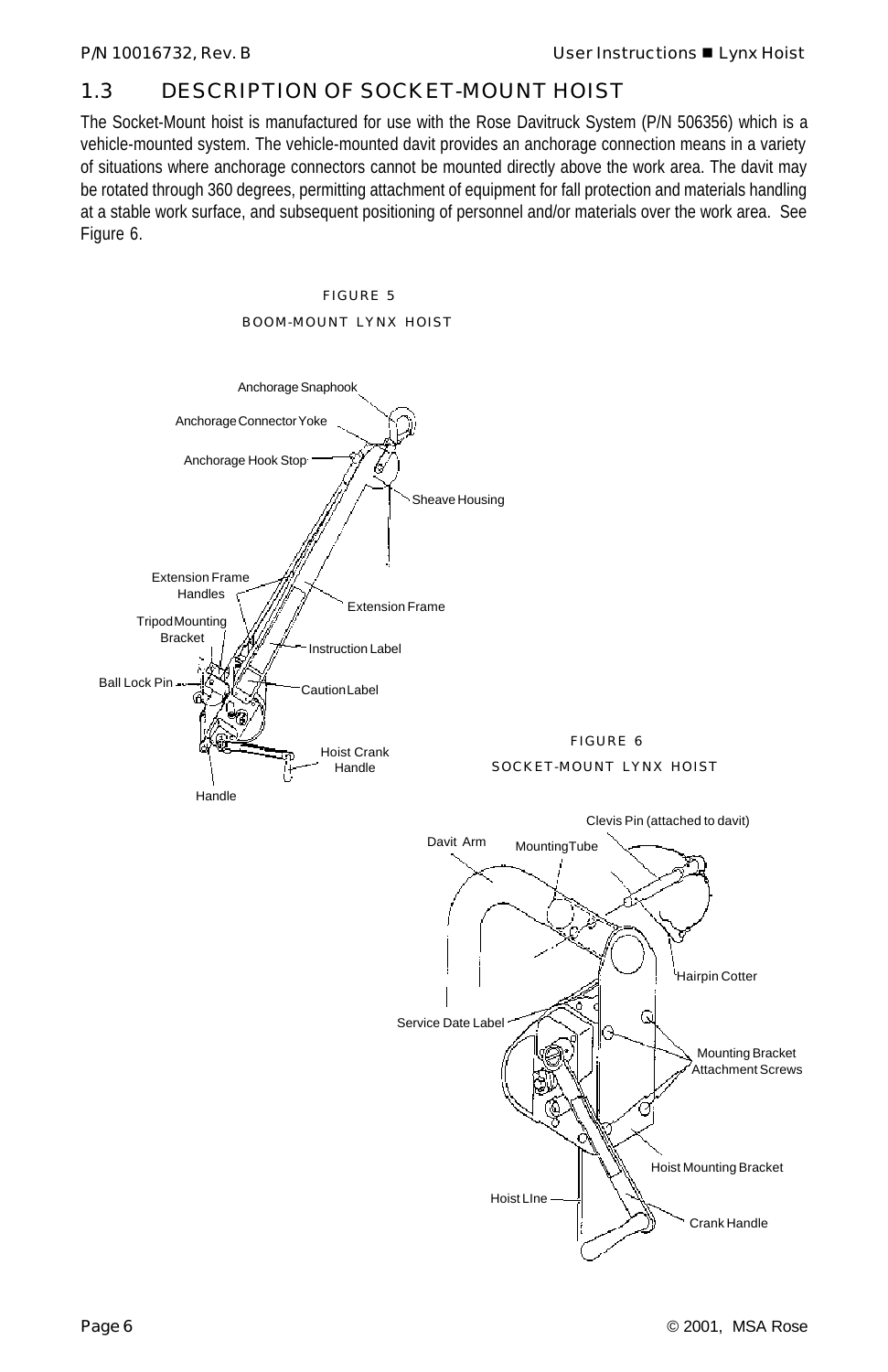### 1.4 ACCESSORIES AND COMPANION PRODUCTS

A list of Lynx Hoist accessories and companion products is provided in Appendix C.

## $\Lambda$  CAUTION

*Under no circumstances should products of other manufacturers be used in conjuction with Rose products or systems without the prior written consent of Rose Manufacturing Company. Use of incompatible products by other manufacturers may result in serious personal injury or death, and damage to equipment.*

## 2.0 INSTALLATION

### 2.1 INSTALLING THE BOOM-MOUNT HOIST TO OTHER ANCHORAGES

The anchorage used to suspend the hoist for personnel or materials hoisting must be strong enough to support the load with an adequate safety factor. The required safety factors are 10:1 for personnel, 5:1 for materials. For personnel hoisting, the anchorage must have a strength of at least 5,000 lbs (22 kN). A backup fall arrest system must be utilized.

### ! CAUTION

*Select the anchorage and anchorage connector with which the hoist will be used under the guidance of a qualified person. If any question arises as the suitability of the anchorage connector for the intended application, discontinue installation of the hoist and contact the manufacturer.*

### $\bigwedge$  caution

*Install the installation snaphook so that unwanted movement of the snap and attached hoist is prevented. Otherwise, movement of a load may cause sudden movement of the snaphook and result in loss of balance by the operator.*

### 2.2 INSTALLING THE SOCKET-MOUNT HOIST

The socket-mount hoist is designed for installation of Rose vehicle-mounted davits. Socket-mount hoists are supplied with a mounting tube which interfaces with the boom arm of the davit. To install the hoist, follow the steps below in sequence and refer to Figure 16.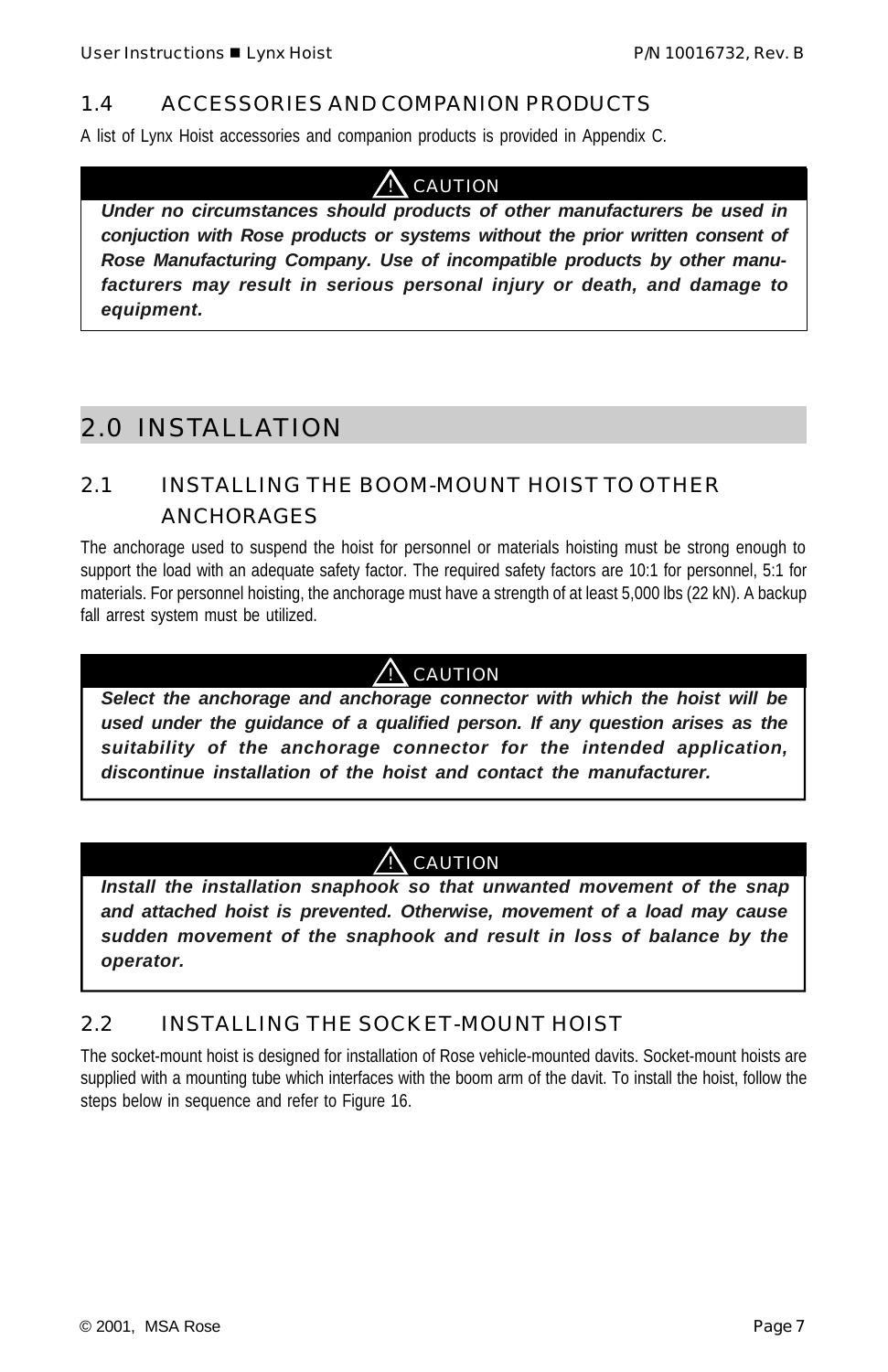FIGURE 16 INSTALLATION OF SOCKET-MOUNT HOIST2.5.1



- **Step 1:** Slide the hoist-mounting tube (A) into end of davit arm (B). If installing the hoist on a DaviTruck vehicle-mounted davit, first erect the DaviTruck in accordance with the instructions and labels accompanying that product.
- **Step 2:** Align the holes in the davit arm with the holes in the hoist-mounting tube.
- **Step 3:** Insert the davit boom arm clevis pin (C) through the holes in the davit arm and mounting tube.
- **Step 4:** Secure the clevis pin with the hairpin cotter (D).

## 3.0 OPERATING INSTRUCTIONS

### $\bigwedge$  CAUTION

*Inspect the hoist according to the instructions in Section 4.0 of this manual before and after each use. Also inspect each component with which the hoist will be used according to the instructions accompanying that product. If any component is found to be damaged, altered or defective, immediately remove the system from use. Do not attempt field repair of equipment, and do not attempt use of the system without first replacing any damaged, altered or defective component.*

### 3.1 RESCUE PLAN

Always have a rescue plan when using the hoist for lifting or lowering personnel. A fall arrest system should always be used when lifting or lowering personnel, in case disconnection of the hoist line is necessary or in case failure of the hoist or hoist anchorage means occurs. A backup lifeline such as the Lynx Rescuer, which has an integral rescue winch that raises and lowers, is recommended to provide immediate rescue capability.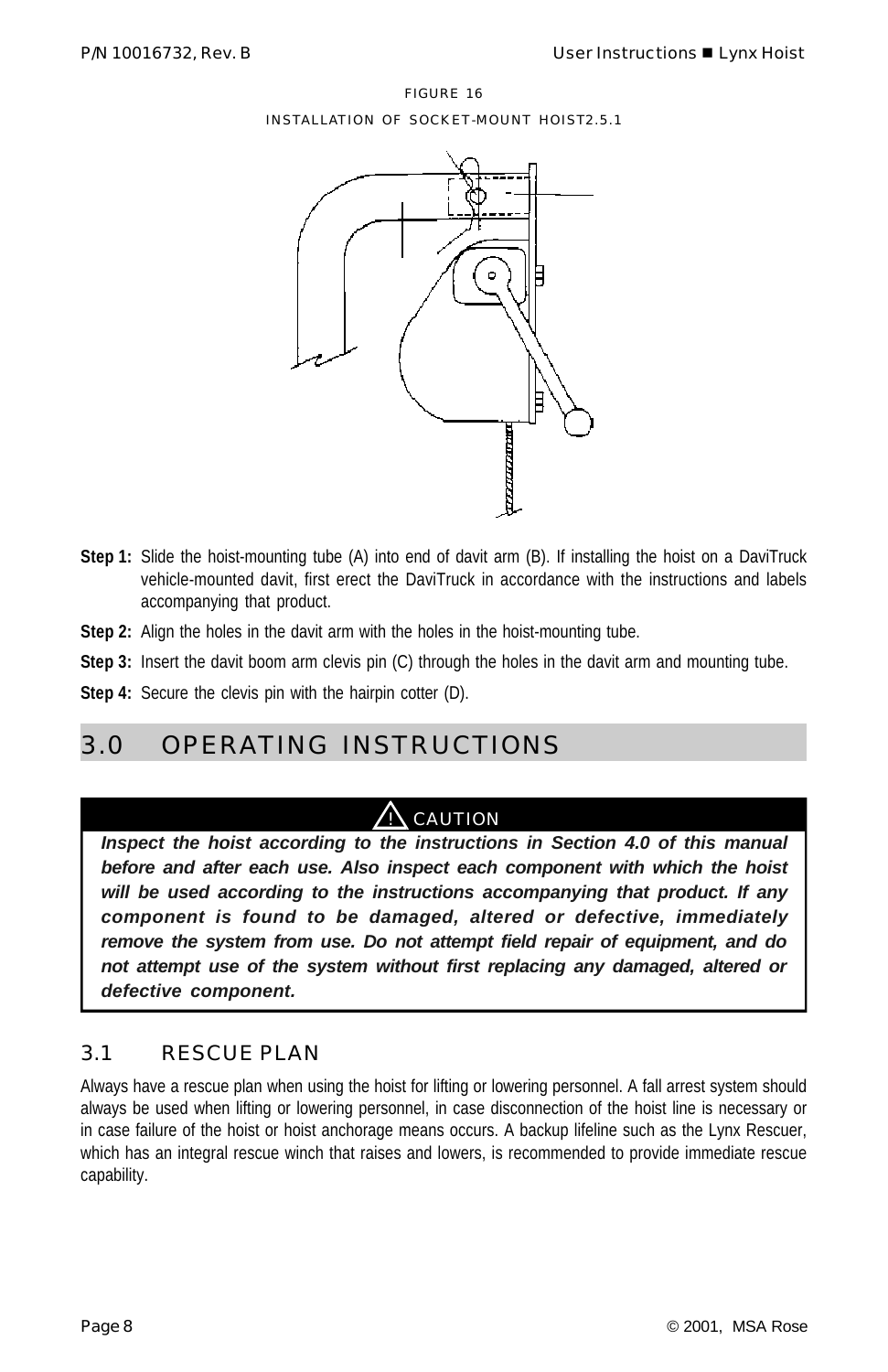$\Lambda$  caution

*Read this User Instruction completely and inspect the device before and after each use. Read and heed all labels on the device. Failure to observe instructions may result in serious or fatal injury. Keep this User Instruction in a safe place, readily accessible to all who may need to use the hoist. Require anyone intending to use the hoist to read this User Instruction carefully and completely before using it. Periodically read all labels and this User Instruction to reinforce knowledge.*

### 3.3 OPERATION OF THE HOIST

# **CAUTIONS**

- Never leave a load hanging from the hoist while the hoist is unattended.
- *Always be sure the line is pulling straight out from the hoist drum never at an angle.*
- Never exceed the maximum rated loads listed on the hoist specification *label.*
- Never alter the mechanics of the hoist except to retrofit the air drive adapter *kit in accordance with these instructions.*
- Never use two or more hoists to raise or lower a heavier load. Load shifting *may place the entire load on one hoist, causing sequesntial failure of both units.*
- *Always apply loads evenly. Do not jerk or bounce loads as this dynamic loading may generate forces in excess of the maximum working load.*
- *Each time a load is lifted, first test the hoist by lifting the load a few inches.*
- Always keep hands away from pinch points around load-bearing lines, *pulleys and drums during operation.*
- Always ensure level winding when extracting or retracting line by guiding *the line. Use a gloved hand when guiding the line to avoid cuts and wire slivers. Continually inspect for level winding during operation.*
- *It is critical that the hoist operator remain a safe distance away from any fall hazard or load which could cause injury in the event of a loss of balance on the part of the operator, or in the event of a load fall. When operating the hoist in a fall hazard area, the operator must wear appropriate fall protection equipment connected to an independent anchorage.*
- All labels must be visible and the operator should never come between the *hoist housing and line. The hoist operator must always operate the hoist with the housing and crank between him or herself and the load.*
- Never install the hoist where any member of the work crew must be *stationed in line with a tensioned hoist line. Should the line fail, stored energy may cause recoil of the line with sufficient force to cause serious or fatal injury.*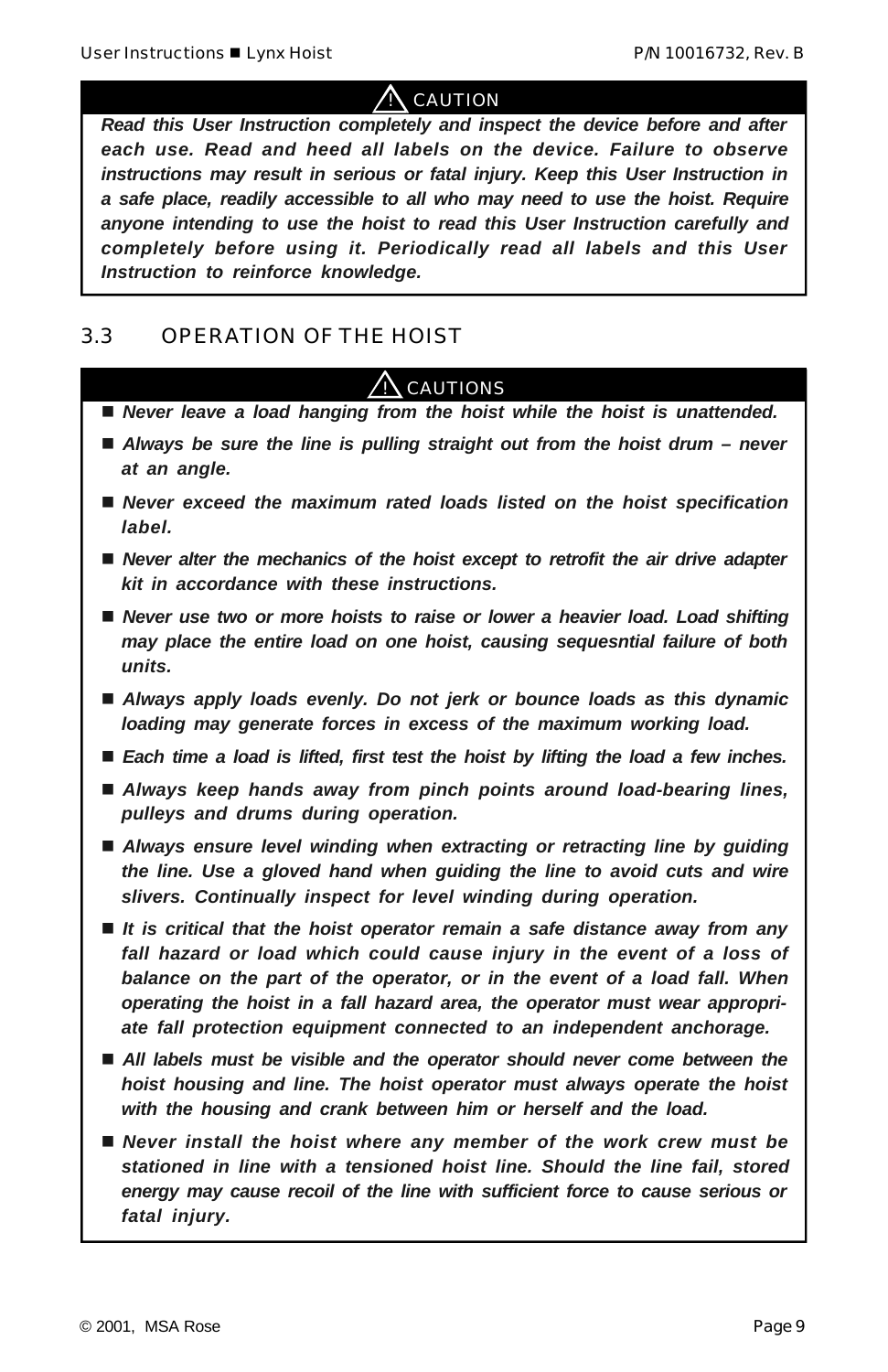The hoist is a lifting/lowering/positioning hoist only. It is not to be used as a fall arrest device. Personnel using the hoist for lifting/lowering/positioning must have a backup fall arrest system, such as a Lynx Rescuer or Dyna-Lock Retractable Lifeline, plus a full body harness. When using the hoist for personnel, never have more than one person on the hoist at the same time. *Never* carry personnel *and* materials at the same time.

### 3.3.1 LOWERING A LOAD

To lower a load with personnel suspended, rotate the crank handle counter clockwise.

To extract line from the hoist when there is no suspended load, rotate the handle counter clockwise while pulling on the line with **at least 15 pounds of force.** Unless the line is thus loaded, the drive will not rotate the drum. This is an anti-backwinding feature that prevents loosening of the cable lays on the drum. To resume lifting, make three (3) clockwise revolutions of the crank handle.

#### 3.3.2 SUSPENDING A LOAD

To suspend a load, slowly release the crank handle. If the handle is not cranked in a clockwise direction before suspending the load, slight rotation (up to 1/2 revolution) of the drum may occur as internal friction disks are tightened. This will result in up to 9 in (23 cm) additional line being extracted from the drum.

#### 3.3.3 RAISING A LOAD

To raise a load, rotate the crank handle clockwise. A clicking sound will be heard as line is reeled in. When reeling in line, check to be sure the line wraps evenly and tightly around the drum.

### $\overline{\text{N}}$  Caution

*In the event of a fall, lift before lowering to disengage the secondary brake pawls. Lift first at least one half turn of the drum before attempting to lower. Unless the secondary brake pawls are disengaged after a fall, the hoist will not pay out line.*

### 3.4 USING THE AIR DRIVE

 $\sqrt{N}$  caution

*When using the air drive, always keep the hoist crank handle close at hand in case the air supply is interrupted and a load must be raised or lowered manually.*

Before using air drive, verify that the torque resistor shaft has been installed. See Figure 1.

To install and use the air drive, follow the following steps and refer to Figure 17.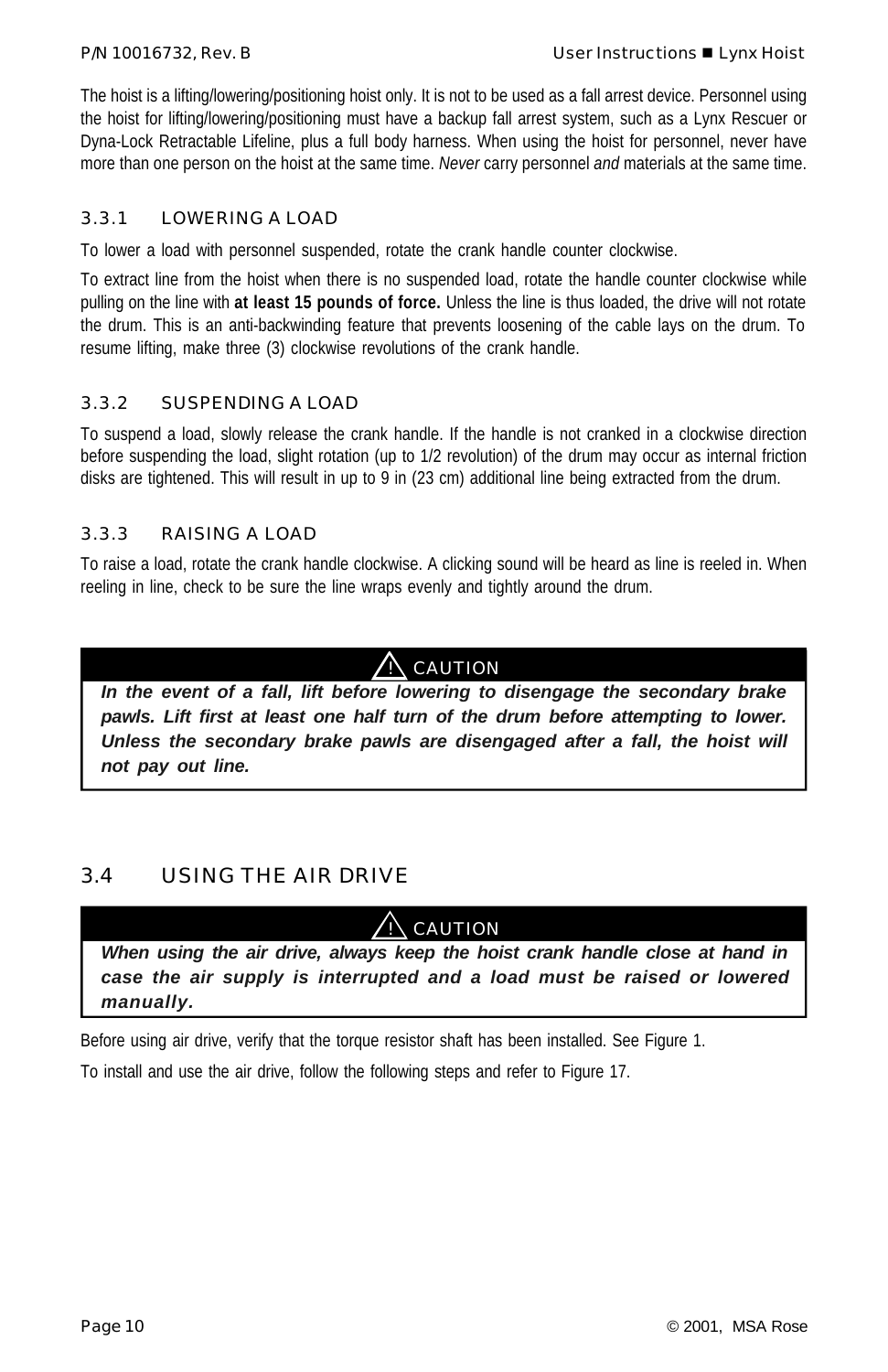INSTALLATION OF AIR DRIVE ON HOIST



- **Step 1:** Pull the handle (not shown in Figure 17) off the drive shaft (A).
- **Step 2:** Align the pin (B) in the air drive head with the notch in the drive shaft (C), and the air drive housing socket (E) with the previously installed torque resistor shaft (F).
- **Step 3:** Push air drive fully onto the hoist shafts and rotate the air drive head by hand so that the pin (B) engages the notch in the hoist drive shaft.
- **Step 4:** To lift a load rotate the directional control knob on the air drive in a counter-clockwise direction and depress the throttle lever. To lower the load, rotate the directional control knob in a clockwise direction and depress the throttle lever.
- **Step 5:** To remove the air drive, grip the body of the motor, apply slight rotation to the air drive head and pull directly away from the hoist.

### 4.0 INSPECTION

All Rose products are inspected and tested under controlled conditions at the factory before shipment. User inspection, maintenance and storage of the equipment takes on added importance once the device is subjected to potentially severe environmental and work place conditions.

Before each use the user should carefully inspect the device by following the inspection instructions on the specification and instruction labels. Inspect the functioning of the device according to the instructions in this section and examine the unit for excessive wear, damage, alteration or missing parts.

A recommended inspection form is included at the back of this manual.

Note: Inspection items marked with an asterisk (\*) need not be performed daily, but must be performed at regular intervals and before and after lengthy periods of storage. The frequency of periodic inspection depends on the severity of environmental conditions and frequency of use of the unit, but must be performed *at least* every six months.

Periodic inspection must be performed by a competent person and must include all inspection items listed in this section. The results of this inspection must be documented using the inspection forms at the end of this User Instruction. The appropriate month and year on the inspection grid on the product must also be permanently marked using a steel stamp, taking care to not damage the hoist housing.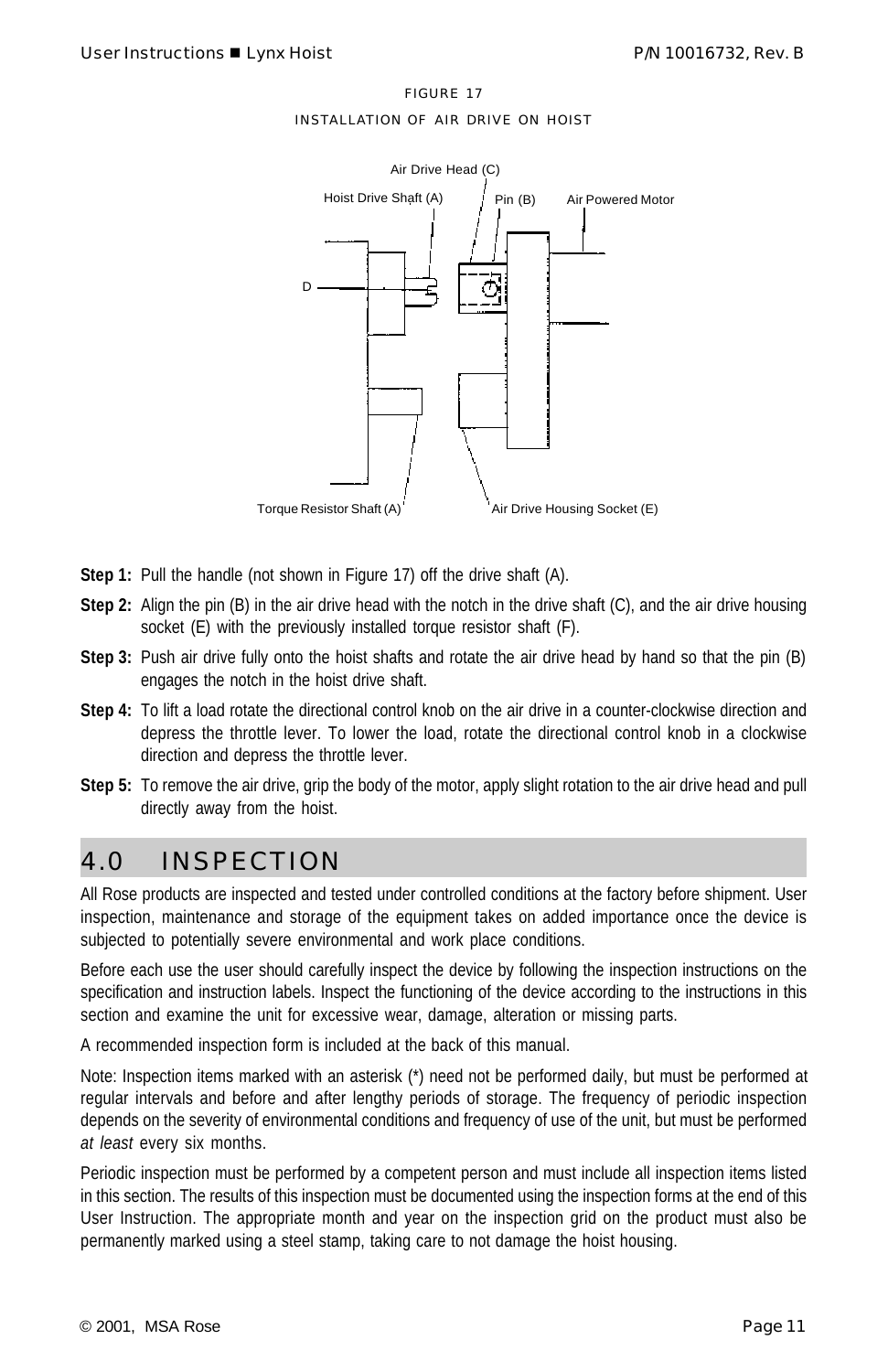### 4.1 INSPECTING HOIST FUNCTIONS & OPTIONAL FEATURES

### **CAUTION**

*When a test load is needed to allow inspection of any hoist function, do not use personnel as a load. Make sure the area below hoist is free and clear of any obstructions. Always inspect the hoist functions prior to each use.*

#### 4.1.1 LINE PAYOUT AND RETRIEVAL

Mount the hoist to a suitable anchorage connector (such as the Lynx Tripod or davit anchorage connector) to allow operation of the crank. Maintaining tension on the hoist line, rotate the crank counterclockwise to pay the line out. Then rotate the crank clockwise to check for proper line retrieval. A clicking sound indicates that line retreval is functioning correctly. Remove the product from use and return it to Rose if no clicking sound is heard. During line extraction and retraction, check that the winding guide wraps the line tightly around the drum.

#### 4.1.2 HANDLE P/N 521204

Check for cracks, bends, broken welds and corrosion on the handle. Remove the product from use if any of these conditions are found and contact Rose Manufacturing for a replacement handle. Check that the O-ring set in the slot on the inside of the handle is present and not worn. If it's missing or worn, contact Rose Manufacturing for a replacement O-ring, P/N 621982.

#### 4.1.3 EMERGENCY DRIVE

Check the emergency drive pin (shown in Figure 2) to make sure it is present. Remove the product from use and return the unit to Rose Manufacturing for service if the emergency drive pin is missing.

### 4.1.4 AIR DRIVE TORQUE RESISTOR SHAFT

Check for cracks and bends in the torque resistor shaft. Check that the set screw is present and tight.

### 4.2 INSPECTING INSTALLATION BRACKET & HOUSING

#### 4.2.1

Check for presence of all labels shown in Figures 1, 2 , 6 and Appendix D of this User Instruction. See that all labels are clear – not damaged – and legible. Check that the inspection grid date is within the previous six months. If six months have passed since the previous inspection, remove the product from use for inspection by a competent person, according to the instructions in section 4.0 of this User Instruction.

#### 4.2.2

Using fingers, check all bolts and nuts on the housing to ensure their tightness. If loose, tighten them. Check to see if any bolts, nuts or other parts are missing or have been improperly substituted or altered in any way.

#### 4.2.3

Look carefully for signs of cracks, dents, deformation or ruptures in the metal housing and installation bracket (see Figures 3, 4 and 5). Minor dents which do not affect function do not require user action.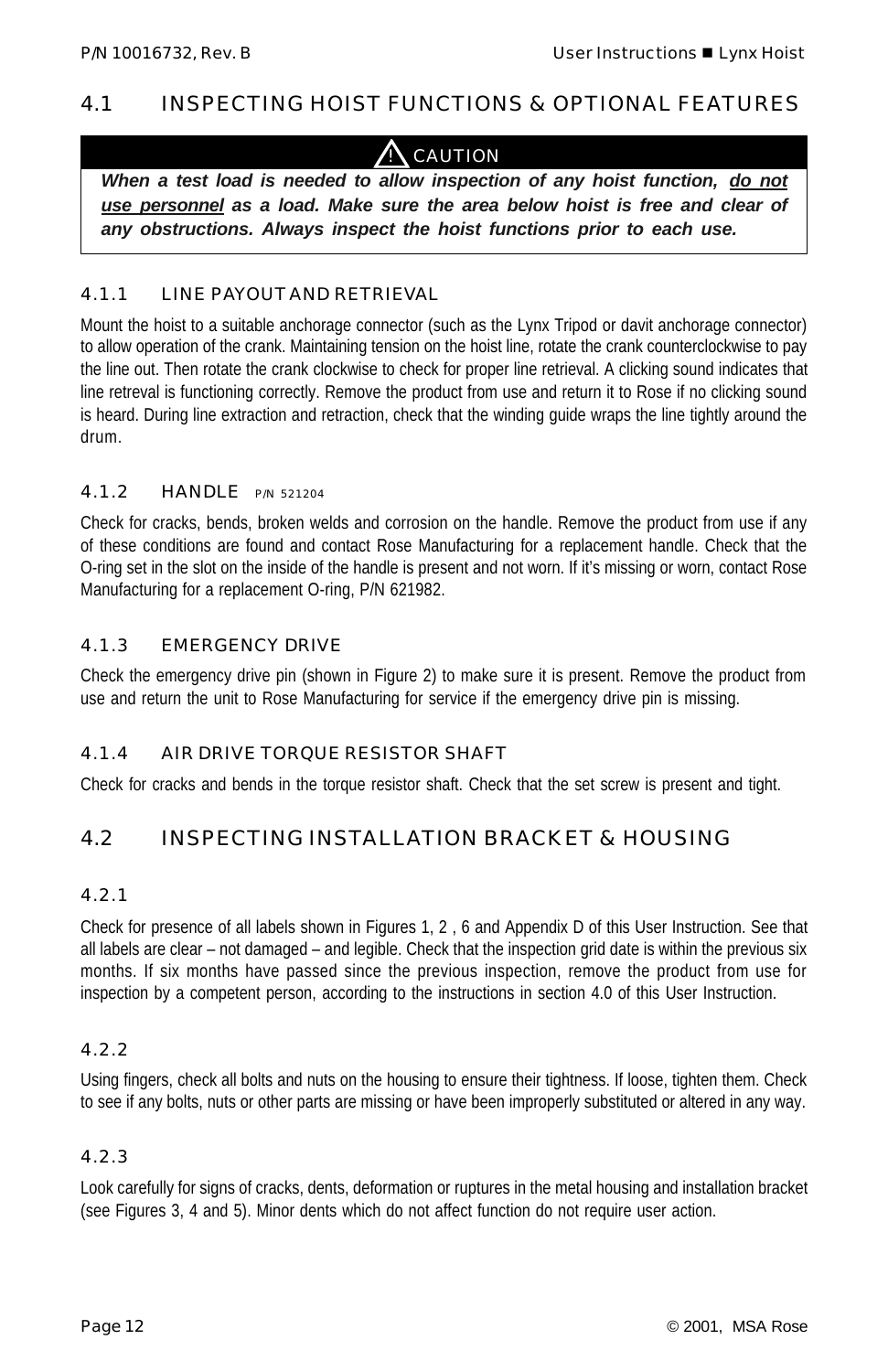### 4.2.4

Check the housing for signs of corrosion. Pay particular attention to the area around the installation hook and all bolts and nuts.

#### 4.2.5

Check for signs that the housing and drum are rubbing. This will be evidenced by wear on the drum flanges and worn plating on the housing.

#### 4.2.6

Check the impact load indicator pin on the drum axle nut (the nut with wrench flats shown in Figure 1). The impact load indicator is a roll pin which will be forced part way out of the nut if the hoist sees an impact load that activates the internal shock absorbing mechanisms.

### 4.2.7

If the user's model is a boom-mount hoist, check the extension frame and anchorage hook for cracks, or bends which may impair strength or function, broken welds and corrosion. Check that the sheave mounted at the boom end is undamaged and rotates freely.

### 4.3 INSPECTING THE SNAPHOOK

#### 4.3.1

Check all parts of the swivel snaphook for signs of alteration, distortion, cracks, deep nicks, dents or cuts. Also check for indications that the snap has been subjected to intense heat which could affect its strength.

### 4.3.2

Unlock (A) and depress the snaphook gate (B) to its full open position and release (C). See Figure 3 for depiction of steps A, B and C.

### 4.3.3

Inspect for signs of corrosion or excess wear and remove the product from use if there is any question whether detected wear and/or corrosion may affect strength or function.

#### 4.3.4

Check to see that the snap body swivels freely around the bolt connecting it to the snap eye.

### 4.4 LINE FITTINGS

#### 4.4.1

Check the two pressed metal ferrules and the metal thimble. If the user's unit has a splice as the means of attaching the snaphook, the splice must be completely and tightly tucked with no loops or loose ends.

## 5.0 MAINTENANCE, STORAGE & SERVICE

Proper functioning and length of useful life of the hoist depends on the user's proper care, maintenance and storage of the product. The hoist should be formally inspected at least every 6 months and the results logged in this User Instruction.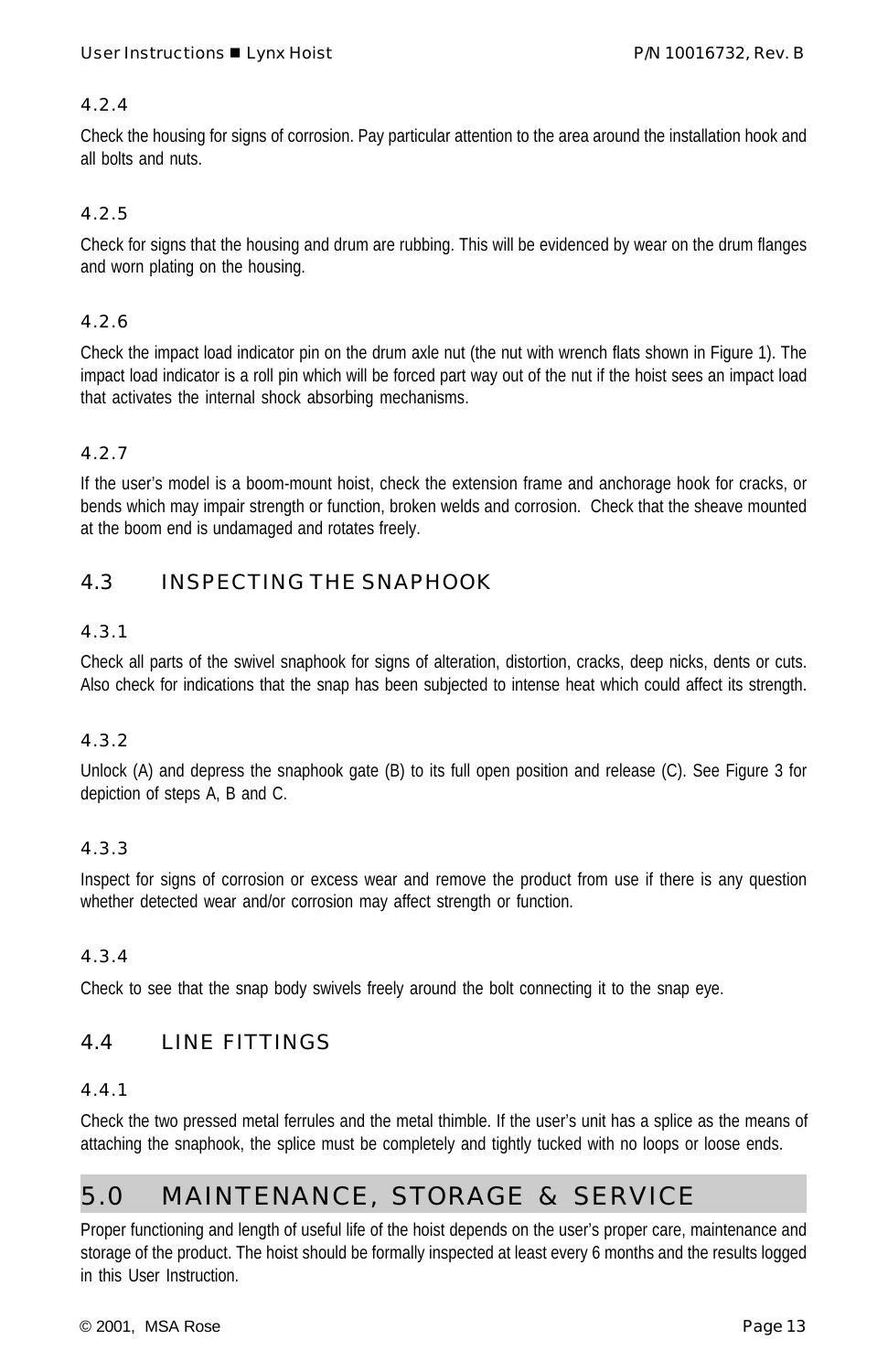The hoist winding mechanism is virtually maintenance free. All bearings are lubricated for life. The hoist contains no user serviceable parts.

Note: Do not lubricate any part of the hoist except the wire rope and the snaphook.

The line should be wound out fully and checked for any sign of wear or damage as outlined in Section 4.0. Do not break the stainless steel band which retains safety wraps on the drum.

### 5.1 CARE AND MAINTANCE

Inspect the product in accordance with the User Instruction. Prevent denting or deformation of the housing. Never drop the unit from any height. Always set it down carefully. When in use, protect the line from contacting sharp corners and edges. Prevent loops from forming in a slack line and being pulled tight, causing line kinking. Do not allow foreign matter to enter the housing. Do not permit the line to snag or be crushed. Heed all caution labels and instructions as these are intended to prevent damage to the product as well as guide the user in correctly operating the device. periodically use a clean, damp (not wet) cloth to remove dirt or contamination which may cause corrosion or hamper legibility of labels. Never use solvents to clean the housing as they may break down the label adhesive.

If necessary, use a clean dry cloth to wipe the line dry as it is slowly re-reeled back into the device. If necessary, lubricate the line after this operation.

 Lubrication must only be applied to a clean, dry wire line because it is effective only when the dressing comes in contact with metal. If inspection reveals buildup of contaminants, use a densley bristled fiber brush (not wire) to remove the contaminants. Never use gasoline or kerosene as a solvent. Pay particular attention to cleaning the gaps between the line strands so lubricant can penetrate into the line core and fill these gaps to seal out moisture and foreign particles.

Use a low viscosity field lubricant having moisture resistant, non-corrosive properties such as EWRS No. 66X, available from Ironside Company, Columbus, Ohio. It may be applied by brush or swabbing with a cloth saturated with the lubricant. Wipe off excess lubrication with a clean dry cloth.

It is impossible to specify the time intervals between lubrications. However, the line should be properly lubricated at all times, and periodic inspections will indicate when it must be done. In corrosive environments, the line should be cleaned and lubricated more frequently. If the hoist is taken out of service for an appreciable length of time, the line should be cleaned and lubricated before storage.

### 5.2 STORAGE

Store the device in a clean, dry place indoors, out of direct sunlight. If lengthy storage is required, periodically inspect the device. Store the device away from heat and steam, and never allow it to rest for lengthy periods of time on concrete or ash floors, as the lime sulfur and ash can cause corrosion.

### 5.3 OWNER REGISTRATION

When the hoist is purchased, the owner must immediately read this User Instruction and return the Owner Registration card included with the device. Each unit has a unique serial number indentifying all information associated with the unit. The serial number enables Rose employees to identify when the unit was manufactured, the related engineering, testing records, quality assurance records, related service records, and the date the unit was sold and shipped to the user or Rose distributor.

The Owner Registration card contains information which is vital to the maintenance of the device. It must be completely and accurately filled out by the owner and returned to Rose Manufacturing Company immediately after purchase.

Be sure to enter the owner's permanent address and telephone number. Do not enter the address and phone number of a temporary job site or temporary office. Please type or print legibly in ink. This is a permanent record.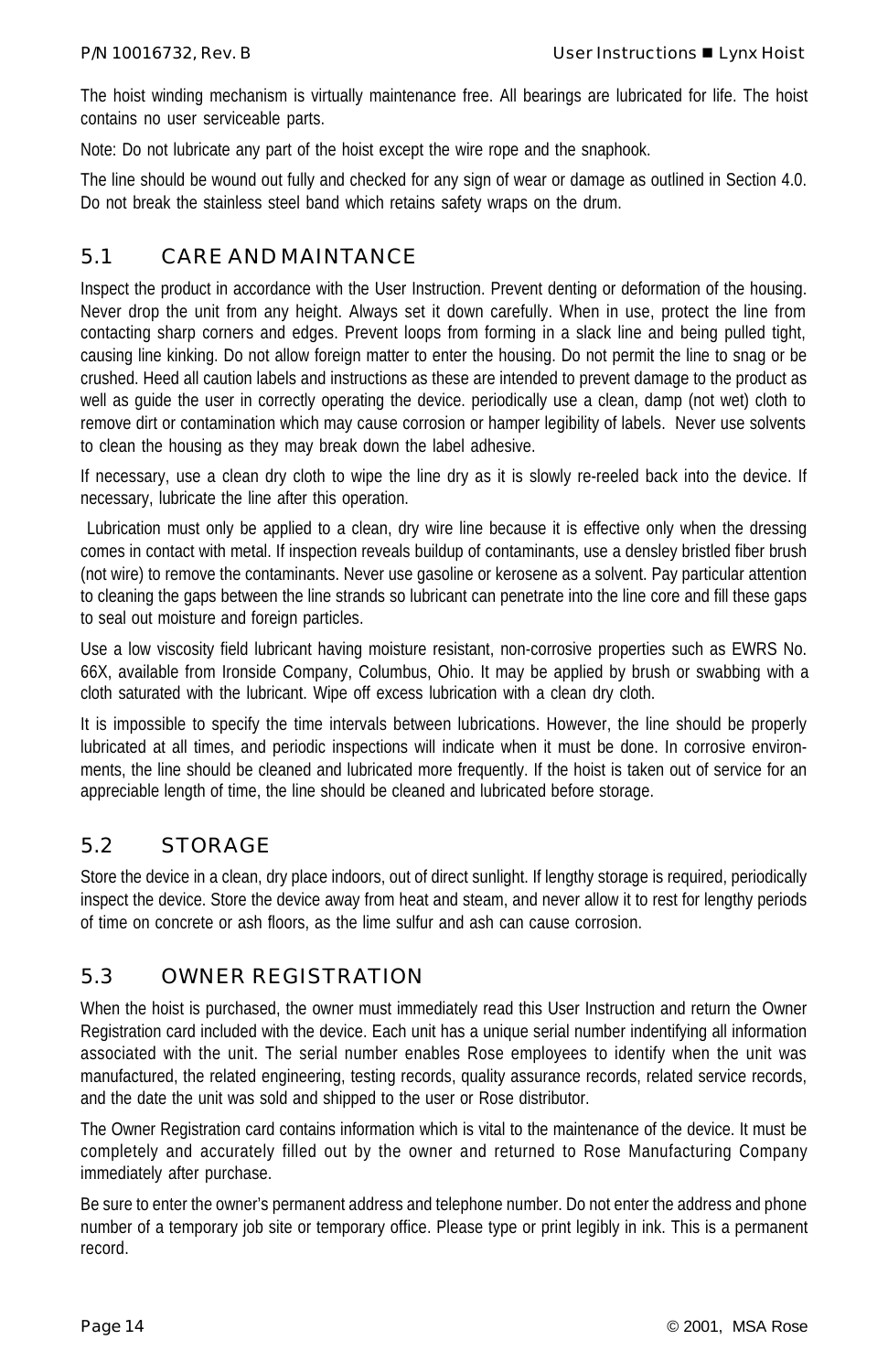### 5.4 OBTAINING FACTORY SERVICE

When factory service is required for the hoist, the steps below must be carefully followed:

- 1. Prepare and mail a purchase order for the requested service to Rose Manufacturing Company, 2250 S. Tejon Street, Englewood, CO 80110
- 2. The purchase order must contain:
	- a. Owner's name, address, phone and fax numbers
	- b. The name of owner's employee who can be contacted to authorize repair charges if necessary
	- c . The hoist's serial number, it's type and last inspection date.
	- d. Brief explanation of service and known repairs to be performed (for example, annual service, kinked line, broken snaphook, etc.).
	- e. The statement: "Basic service charge authorized. Advise price of repairs." Please note that any unit sent to Rose Manufacturing for service must, at a minimum, be disassembled, inspected and reassembled by Rose in order to determine if any service is required. Therefore, the minimum service charge must always be made.
	- f. The billing address if the owner already has an account with Rose. Otherwise, Rose terms are C.O.D. in the continental USA, and cash in advance, including freight charges elsewhere.
	- g. The return shipment address. Rose freight terms are prepaid and added if the owner has an account. Otherwise, the terms are freight collect.

### 5.5 SERVICE AND INSPECTION LOGS

Rose recommends that the hoist be formally inspected at least every 6 months, and immediately before it is used to carry personnel. It is the responsibility of the user and the user's management to perform timely formal inspections, and to log such inspections in this section.

### 5.5.1 INSPECTION LOG

Proceed down the column using the inspection categories and steps shown on the left as a checklist in conjuction with the inspection procedures in section 4.0 of this User Instruction. If the unit passes the inspection step, enter "OK" in the adjacent space of the column for this particular inspection. If at any point in the inspection procedure the unit fails to pass an inspection step, take the action specified in the appropriate subsection of section 4.0 and make a notation in the Inspection Log.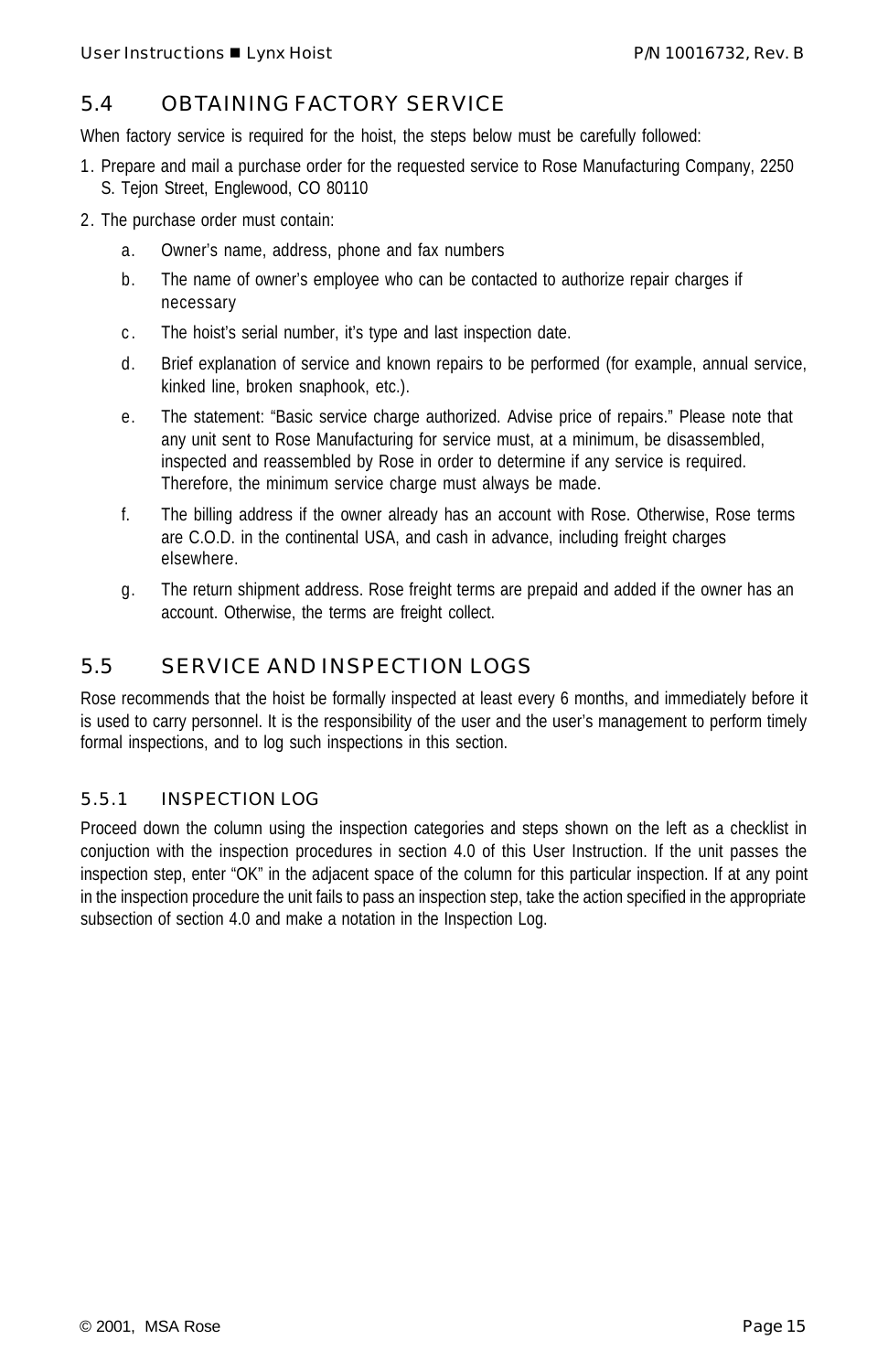## LYNX HOIST INSPECTION LOG

Serial Number \_\_\_\_\_\_\_\_\_\_\_\_\_\_\_\_\_\_\_\_\_\_\_\_ Rose Part Number \_\_\_\_\_\_\_\_\_\_\_\_\_\_\_\_\_\_\_\_

Date of Manufacture \_\_\_\_\_\_\_\_\_\_\_\_\_\_\_\_\_\_\_\_\_\_\_\_\_\_\_\_\_

|                       | Date of Inspection         |  |  |  |  |
|-----------------------|----------------------------|--|--|--|--|
|                       | Inspector                  |  |  |  |  |
| Housing/Bracket/Boom* | <b>Bolts/Nuts/Screws</b>   |  |  |  |  |
|                       | Labels                     |  |  |  |  |
|                       | Damage                     |  |  |  |  |
|                       | Corrosion                  |  |  |  |  |
|                       | Impact Load Indicator      |  |  |  |  |
|                       | Anchorage Hook*            |  |  |  |  |
| <b>Functions</b>      | Handle                     |  |  |  |  |
|                       | <b>Braking</b>             |  |  |  |  |
|                       | <b>Emergency Drive Pin</b> |  |  |  |  |
|                       | Torque Resistor Shaft      |  |  |  |  |
| Snaphook              | Locking Action             |  |  |  |  |
|                       | Corrosion                  |  |  |  |  |
|                       | Swivel                     |  |  |  |  |
|                       | Damage/Wear                |  |  |  |  |
|                       | Line Ferrules/Splices      |  |  |  |  |
|                       | Thimble                    |  |  |  |  |

\*Boom-mount hoist models only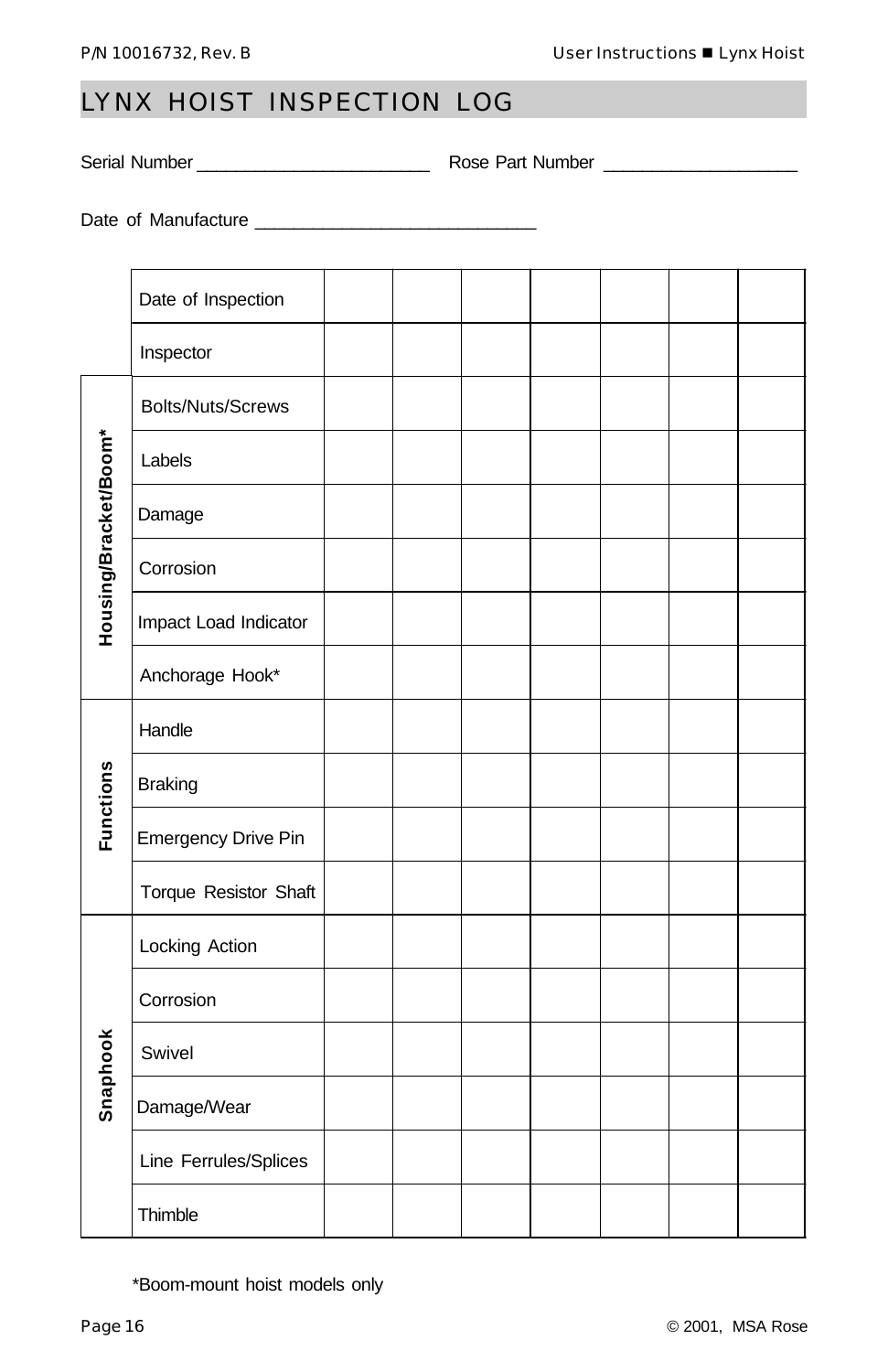## LYNX HOIST LINE INSPECTION LOG

Serial Number \_\_\_\_\_\_\_\_\_\_\_\_\_\_\_\_\_\_\_\_\_\_\_\_ Rose Part Number \_\_\_\_\_\_\_\_\_\_\_\_\_\_\_\_\_\_\_\_

Date of Manufacture \_\_\_\_\_\_\_\_\_\_\_\_\_\_\_\_\_\_\_\_\_\_\_\_\_\_\_\_\_

| Date of<br>Inspection | Location* | Measured<br>Diameter | In $1$ Lay | In 1 Strand of 1<br>Lay | Corrosion | Abrasion,<br>Excess Wear | Lubrication |
|-----------------------|-----------|----------------------|------------|-------------------------|-----------|--------------------------|-------------|
|                       |           |                      |            |                         |           |                          |             |
|                       |           |                      |            |                         |           |                          |             |
|                       |           |                      |            |                         |           |                          |             |
|                       |           |                      |            |                         |           |                          |             |
|                       |           |                      |            |                         |           |                          |             |
|                       |           |                      |            |                         |           |                          |             |
|                       |           |                      |            |                         |           |                          |             |
|                       |           |                      |            |                         |           |                          |             |
|                       |           |                      |            |                         |           |                          |             |
|                       |           |                      |            |                         |           |                          |             |
|                       |           |                      |            |                         |           |                          |             |
|                       |           |                      |            |                         |           |                          |             |
|                       |           |                      |            |                         |           |                          |             |
|                       |           |                      |            |                         |           |                          |             |
|                       |           |                      |            |                         |           |                          |             |
|                       |           |                      |            |                         |           |                          |             |
|                       |           |                      |            |                         |           |                          |             |
|                       |           |                      |            |                         |           |                          |             |

\*Measure location from thimble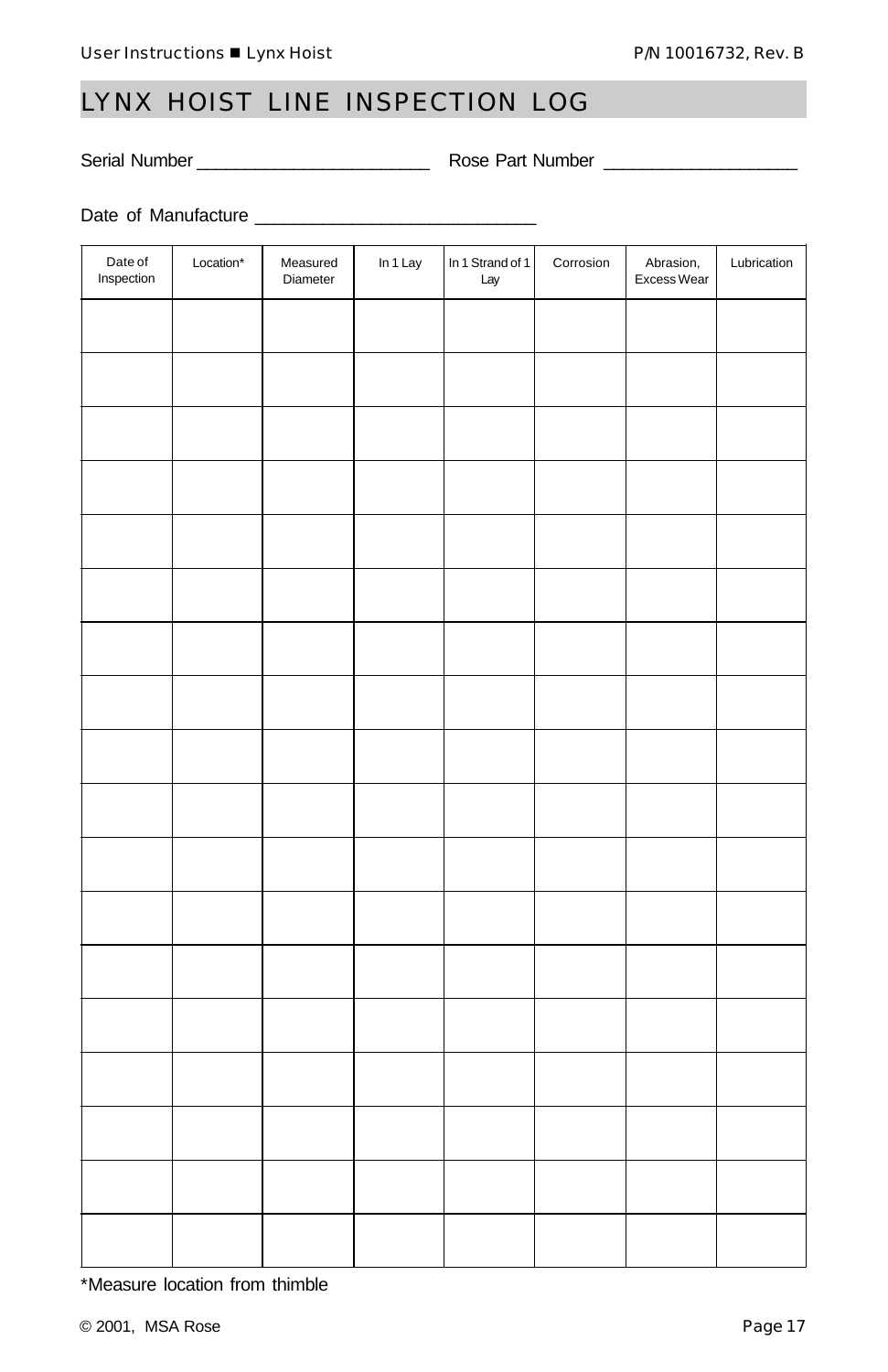### APPENDIX A

## LYNX HOIST SPECIFICATIONS

| <b>SPECIFICATION</b>                     |             | <b>MOUNTINGBRACKET</b> | <b>UNIT OF MEASURE</b> |    |  |
|------------------------------------------|-------------|------------------------|------------------------|----|--|
| Safety Factor (Personnel)                | 10:1        |                        |                        |    |  |
| Safety Factor (Materials)                |             | 5:1                    |                        |    |  |
| Max. Working Load (Personnel)            |             | 310                    | Ib                     |    |  |
|                                          |             | 140                    |                        | kg |  |
| Max. Working Load (Materials)            |             | 620                    |                        | Ib |  |
|                                          |             | 280                    |                        | kg |  |
| Minimum Line Strength                    |             | 3,300                  |                        | Ib |  |
|                                          |             | 14.7                   |                        | kN |  |
| Line Diameter                            |             | 3/16                   |                        | in |  |
|                                          |             | 5                      |                        | mm |  |
| Swivel Snaphook Gate Opening             | 13/16       |                        |                        | in |  |
|                                          | 20          |                        | mm                     |    |  |
| Crank Force to Lift 310 lbs/140 kg       |             | 13                     |                        | Ib |  |
|                                          | 58          |                        | N                      |    |  |
| <b>Cranking Diameter</b>                 | 20          |                        | in                     |    |  |
|                                          | 51          |                        | cm                     |    |  |
| Avg. Lifting Speed (310 lbs/140 kg load) | 25          |                        | ft/min                 |    |  |
|                                          | 7.6         |                        | m/min                  |    |  |
|                                          | <b>SIDE</b> | <b>BOOM</b>            | <b>SOCKET</b>          |    |  |
| Net Weight with 105 ft of line           | 47          | 62                     | 51                     | Ib |  |
|                                          | 21          | 28                     | 23                     | kg |  |
| Boom Frame Length                        | N/A         | 42                     | N/A                    | in |  |
|                                          | N/A         | 107                    | N/A                    | cm |  |
| Boom Hook Gate Opening                   | N/A         | 7/8                    | N/A                    | in |  |
|                                          | N/A         | 22                     | N/A                    | mm |  |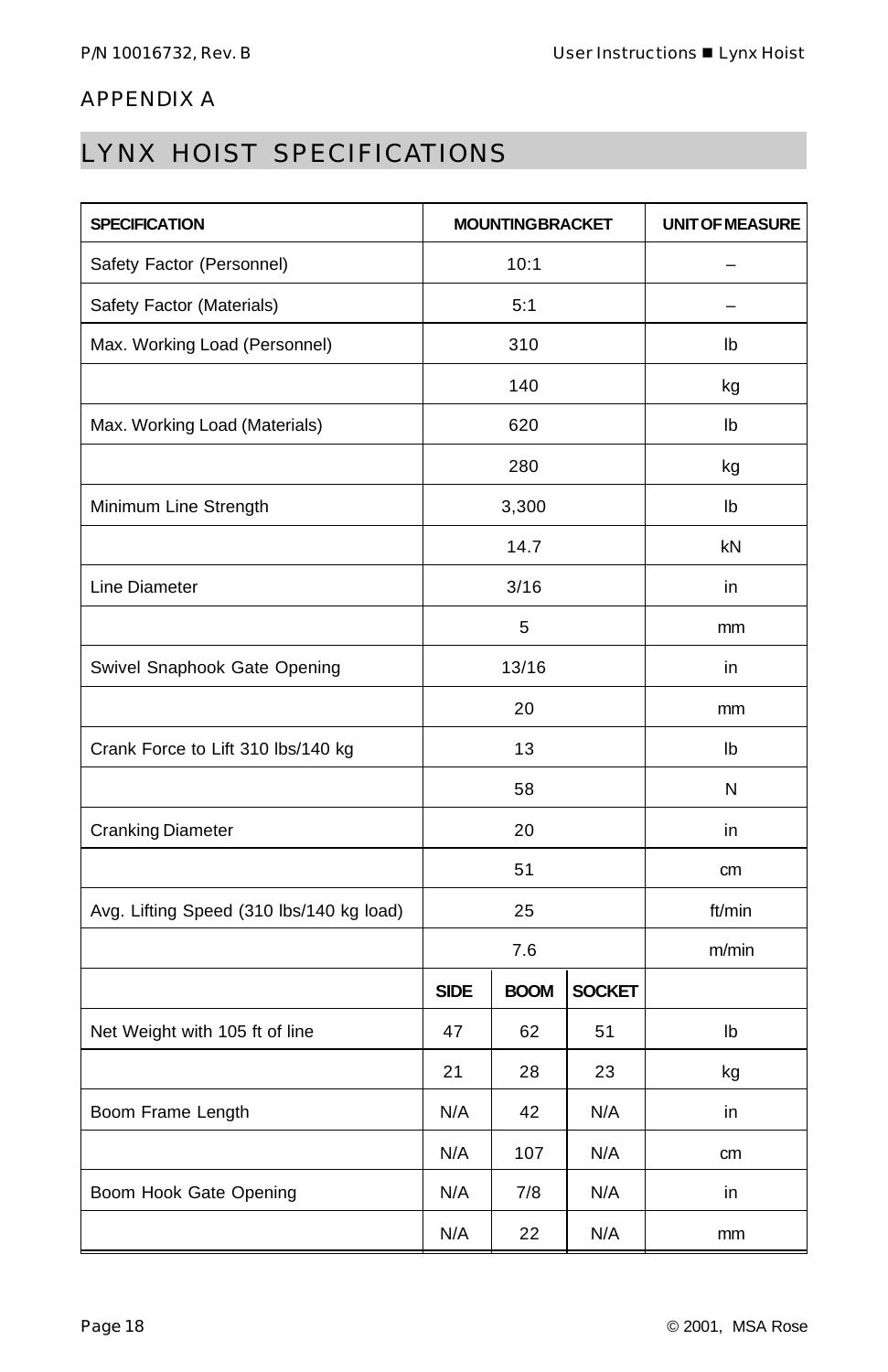### APPENDIX B

# LYNX HOIST TYPES AND MODELS

| Mount<br>Type | Model (1) | Wire Rope | Part Number |          |
|---------------|-----------|-----------|-------------|----------|
|               | Length    | Galv.     | S.S.        |          |
| Side          | 105 ft    |           | X           | 10016566 |
| Side          | 50 ft     |           | X           | 10016567 |
| Side          | 105 ft    | X         |             | 10016568 |
| Side          | 50 ft     | X         |             | 10016569 |
| <b>Boom</b>   | $105$ ft  |           | X           | 10016680 |
| <b>Boom</b>   | 50 ft     |           | X           | 10016681 |
| <b>Boom</b>   | 105 ft    | X         |             | 10016682 |
| <b>Boom</b>   | 50 ft     | X         |             | 10016683 |
| Socket        | 105 ft    |           | X           | 10016684 |
| Socket        | 50 ft     |           | X           | 10016693 |
| Socket        | 105 ft    | X         |             | 10016694 |
| Socket        | 50 ft     | X         |             | 10016695 |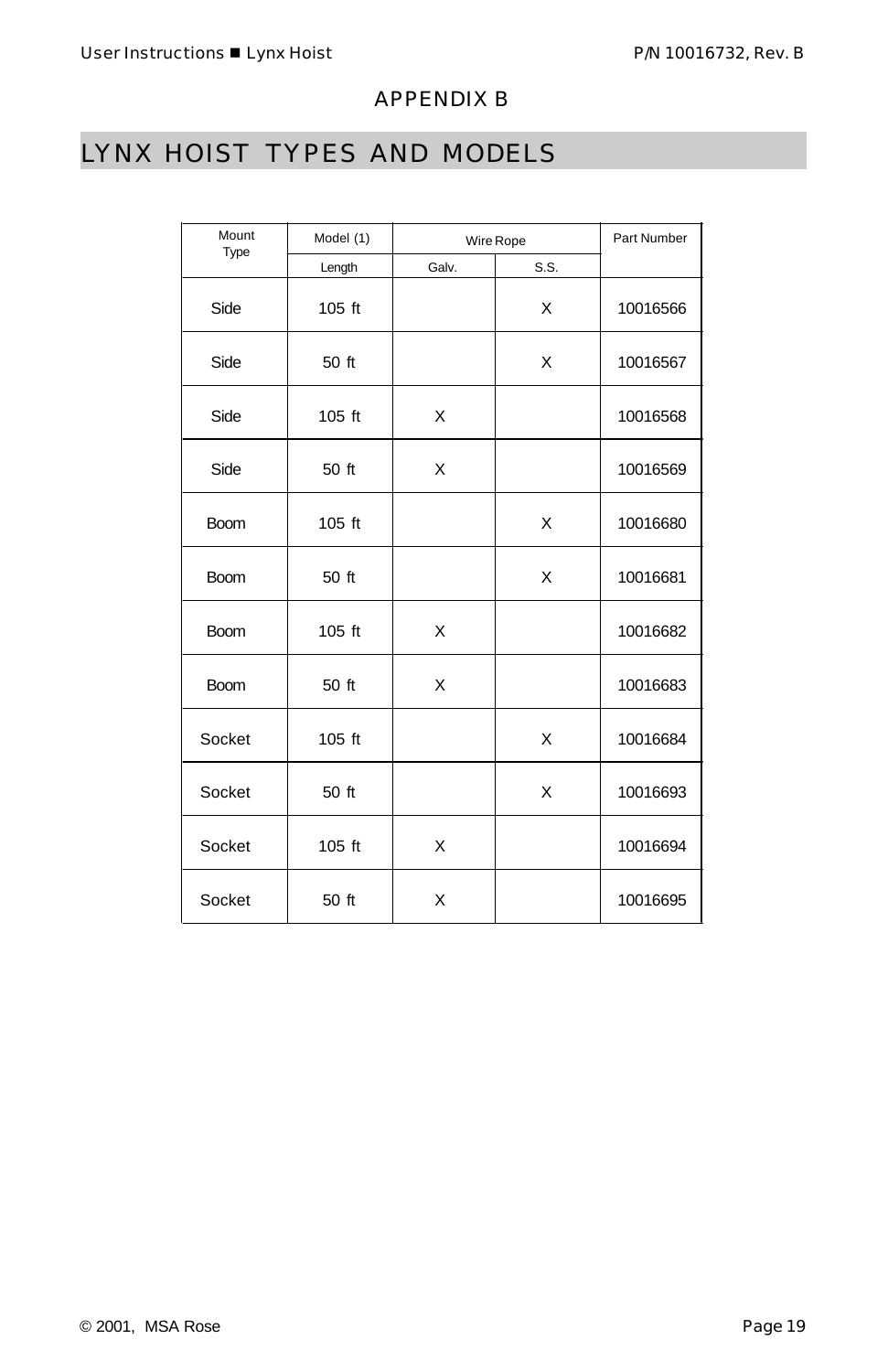### APPENDIX C

## LYNX HOIST ACCESSORIES & COMPANION PRODUCTS

| Lynx Hoist |        |      | Accessory/    | Accessory/Companion Description                      |
|------------|--------|------|---------------|------------------------------------------------------|
| Side       | Socket | Boom | Companion P/N |                                                      |
| X          | X      | X    | 501500        | Fallbloc System                                      |
|            |        | Х    | 505282        | Anchorage Connector Strap, nylon, 5 ft               |
|            |        | X    | 505298        | Anchorage Connector Strap, polyester, 5 ft           |
| Х          | X      | X    | 506202        | Dyna-Lock (10 m), galvanized steel                   |
| X          | X      | X    | 506203        | Dyna-Lock (10 m), stainless steel                    |
| X          | X      | X    | 506204        | Dyna-Lock (16 m), galvanized steel                   |
| Х          | X      | X    | 506205        | Dyna-Lock (16 m), stainless steel                    |
| X          | X      | X    | 506206        | Dyna-Lock (22 m), galvanized steel                   |
| X          | X      | X    | 506207        | Dyna-Lock (22 m), stainless steel                    |
| Х          | X      | X    | 506208        | Dyna-Lock (30 m), galvanized steel                   |
| X          | X      | X    | 506209        | Dyna-Lock (30 m), stainless steel                    |
| X          |        | X    | 10022050      | Lynx Tripod (8 ft)                                   |
| Х          |        | X    | 10022051      | Lynx Tripod (10 ft)                                  |
| X          |        | X    | 506216        | Dynevac II, Dyna-Lock 22/30 bracket for Tripod       |
| X          | X      | X    | 506222        | Split-mount pulley                                   |
| X          |        | X    | 506232        | Dynevac II 10/16 bracket for Tripod                  |
|            |        | X    | 506252        | BeamGlide trolley                                    |
| X          | X      | X    | 506615        | Dyna-Lock, 20' web unit                              |
| X          | Χ      | X    | 506619        | Dyna-Lock Backpacker, 20' web unit                   |
| X          | Χ      | X    | 506261        | Dynevac II and Dyna-Lock 22/30 flat surface bracket  |
|            | X      |      | 506356        | DaviTruck vehicle-mounted davit                      |
|            | Χ      |      | 506362        | Dynevac II and Dyna-Lock 22/30 davit brackets        |
| X          | X      | X    | 506420        | Air-powered drive assembly                           |
| х          |        |      | 521245        | Side-mount pulley bracket                            |
| X          |        |      | 622002        | Side-mount pulley                                    |
| X          | X      | X    | various       | Pullover harness (see brochure)                      |
| X          | X      | X    | 501012        | Bosun's chair with spreader bar                      |
| X          | X      | X    | 501015        | Bosun's chair without spreader bar                   |
| X          | X      | X    | 503215        | Portable ladder, rope with wood rungs                |
| X          | X      | X    | 503216        | Portable ladder, strap with aluminum rungs           |
| X          | X      | X    | 505199        | Retrieval lanyard w/RL20 snaphooks, thimble center   |
| X          | х      | Х    | 507130        | Retreival lanyard w/RL20 snaphooks, 14" spreader bar |
| X          | X      | X    | 507131        | Retreival lanyard w/RL20 snaphooks, 22" spreader bar |
| X          | X      | X    | 10011744      | Lynx Rescuer 16M                                     |
| Х          | Χ      | Х    | 10011745      | Lynx Rescuer 30M                                     |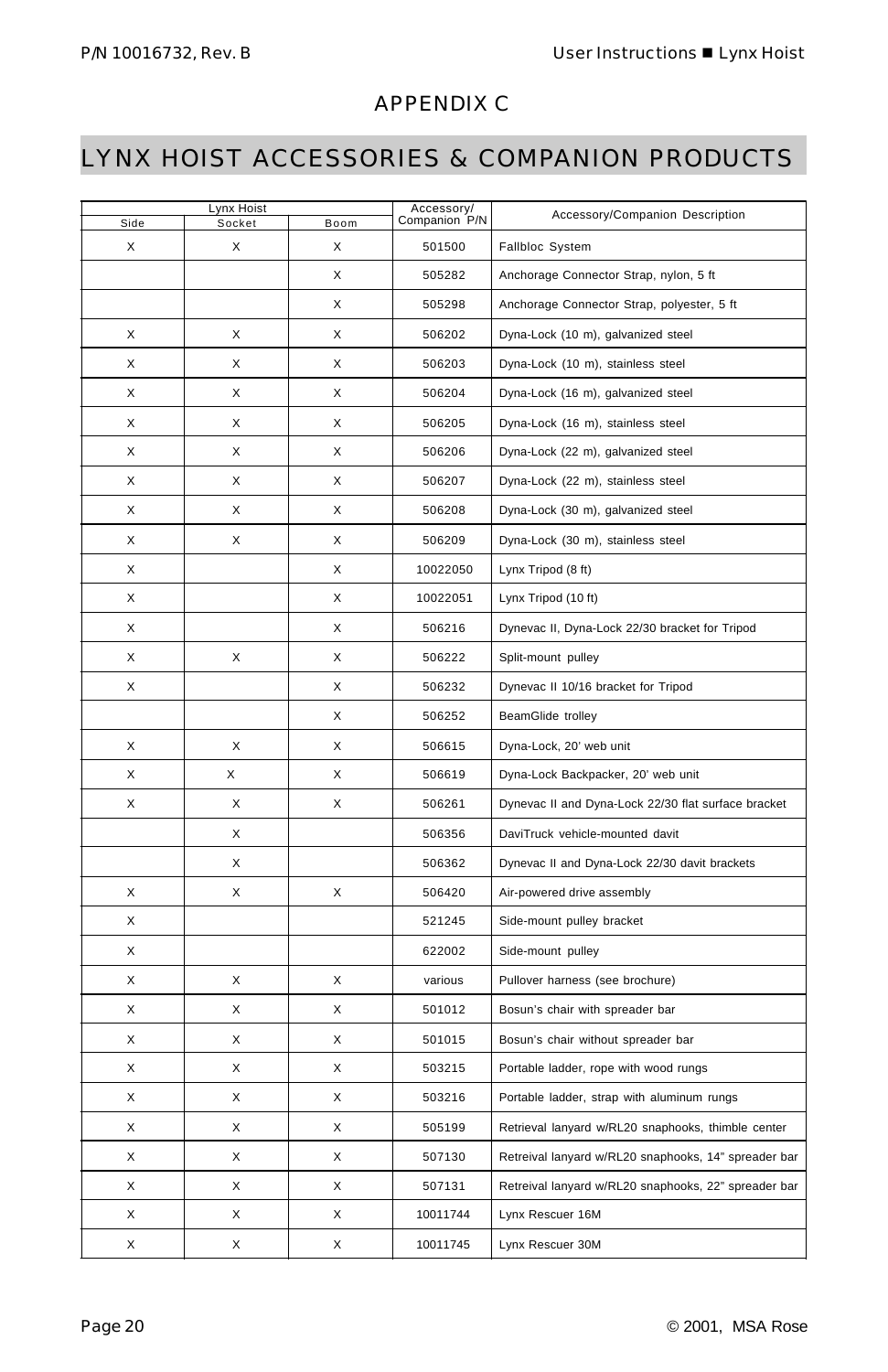#### User Instructions ■ Lynx Hoist P/N 10016732, Rev. B



BOOM MOUNT HOIST INSTRUCTION LABEL

Made in Otlet

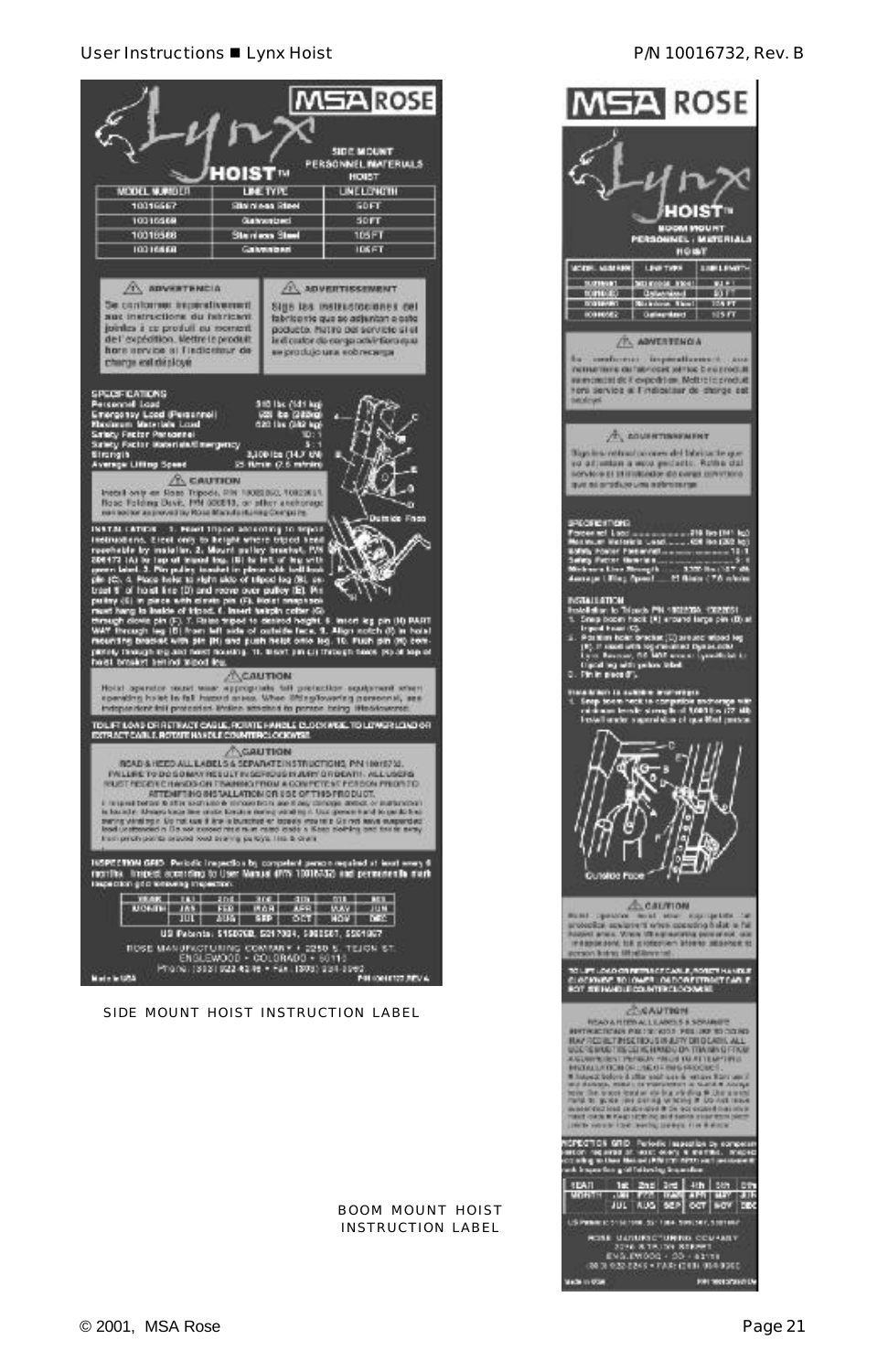

SOCKET MOUNT HOIST INSTRUCTION LABEL



SIDE MOUNT HOIST PULLEY LABEL



SERIAL NUMBER TAG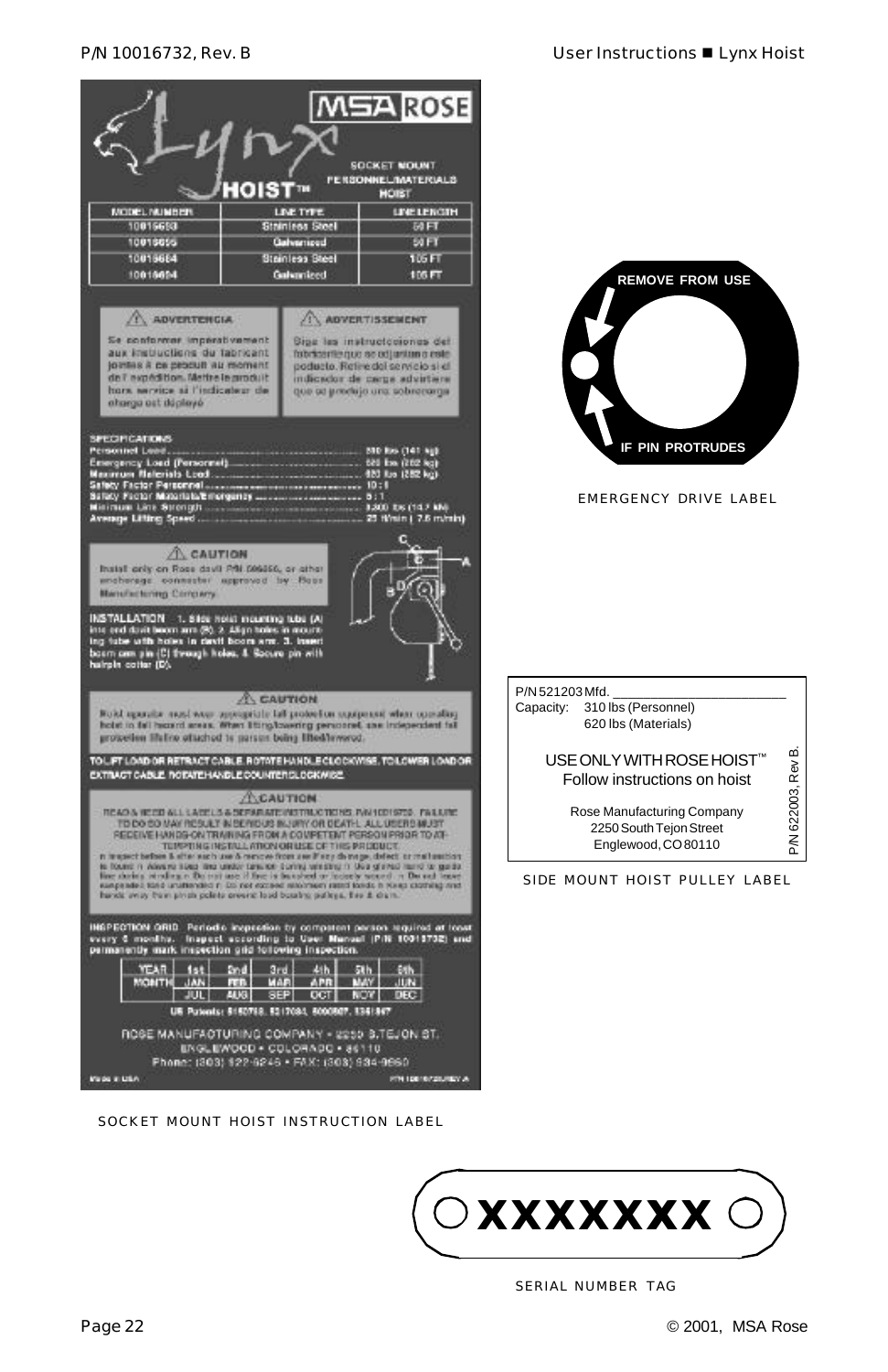



AIR DRIVE ATTACHMENT INSTRUCTION LABEL

 $\overline{\phantom{0}}$ 

ш

m

⋖

⊐

Part Number/N° de Piéce

Date of Mfr./Date de Manuf.

Serial Number/ N° de Série

LAST FACTORY SERVICE DATE LABEL